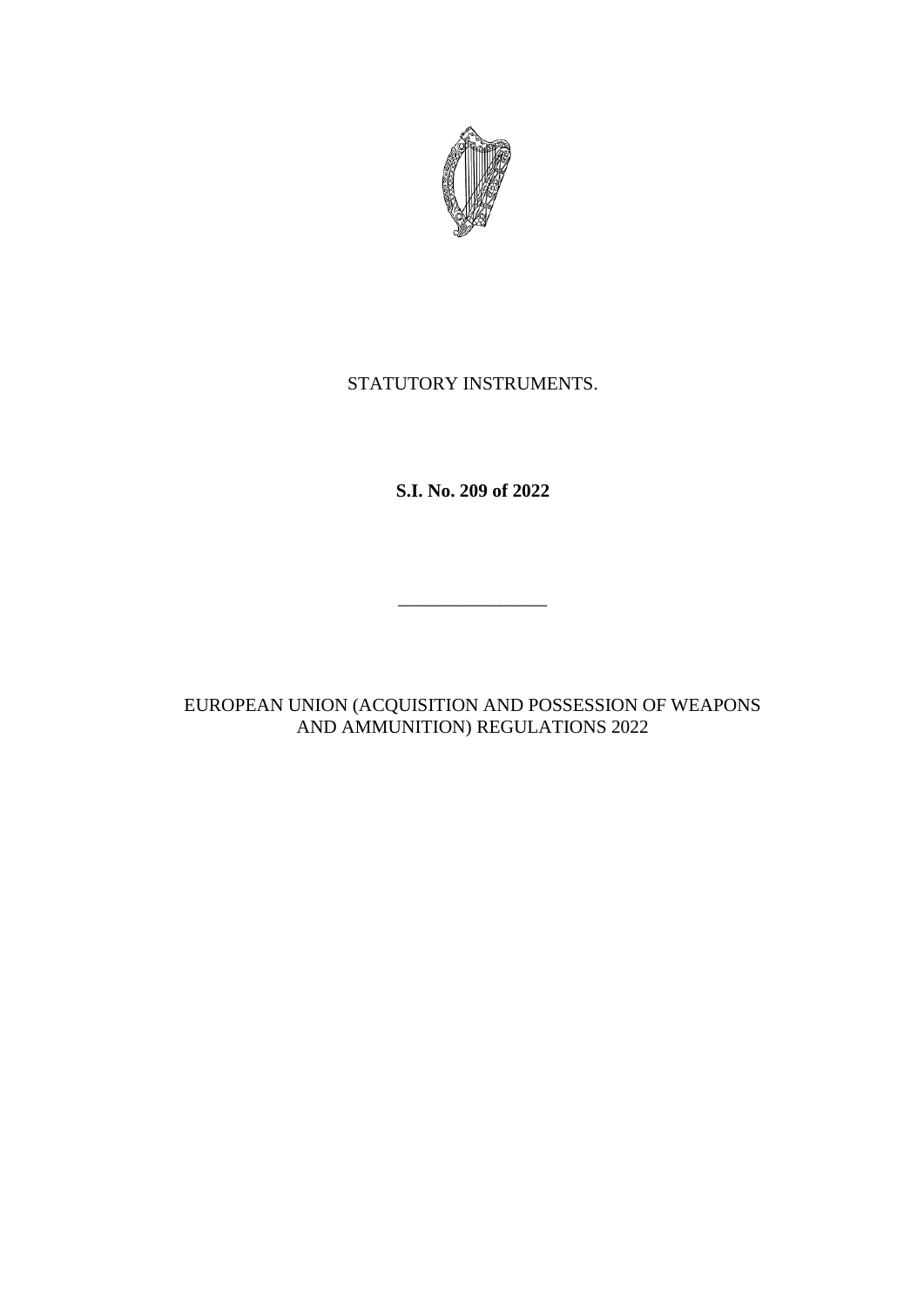# S.I. No. 209 of 2022

# EUROPEAN UNION (ACQUISITION AND POSSESSION OF WEAPONS AND AMMUNITION) REGULATIONS 2022

I, HELEN MCENTEE, Minister for Justice, in exercise of the powers conferred on me by section 3 of the European Communities Act 1972 (No. 27 of 1972) and for the purpose of giving further effect to Directive (EU) 2021/555 of the European Parliament and of the Council of  $24$  March  $2021<sup>1</sup>$  on control of the acquisition and possession of weapons (codification), hereby make the following regulations:

## *Citation*

1. These Regulations may be cited as the European Union (Acquisition and Possession of Weapons and Ammunition) Regulations 2022.

## *Interpretation*

2. (1) In these Regulations -

"Act" means the Firearms Act 1925 (No. 17 of 1925);

"ammunition to which the Directive applies" means ammunition within the meaning of paragraph 1(3) of Article 1 of the Directive;

"broker" has the meaning it has in paragraph 1(10) of Article 1 of the Directive;

"Commissioner" means the Commissioner of the Garda Síochána;

"Data Protection Regulation" means Regulation (EU) 2016/679 of the European Parliament and of the Council of 27 April 2016<sup>2</sup> on the protection of natural persons with regard to the processing of personal data and on the free movement of such data, and repealing Directive 95/46/EC (General Data Protection Regulation);

"Directive" means Directive (EU) 2021/555 of the European Parliament and of the Council of 24 March  $2021<sup>1</sup>$  on control of the acquisition and possession of weapons (codification) and includes Articles 12 and 13 of Directive 2014/28/EU of the European Parliament and of the Council of 26 February 2014 on the harmonisation of the laws of the Member States relating to the making available on the market and supervision of explosives for civil uses (recast)<sup>3</sup>;

"essential component", in relation to a firearm to which the Directive applies, has the meaning it has in paragraph 1(2) of Article 1 of the Directive;

"European Firearms Pass" means a document so described in Regulation 21(1);

"excepted person" means a person who possesses, uses or carries a firearm to which the Directive applies where such possession, use or carriage is, under

<sup>1</sup> OJ No. L 115, 6.4.2021, p.1

 $^{2}$  OJ No. L 119, 4.5.2016, p.1

<sup>3</sup> OJ No. L 96, 29.3.2014, p. 1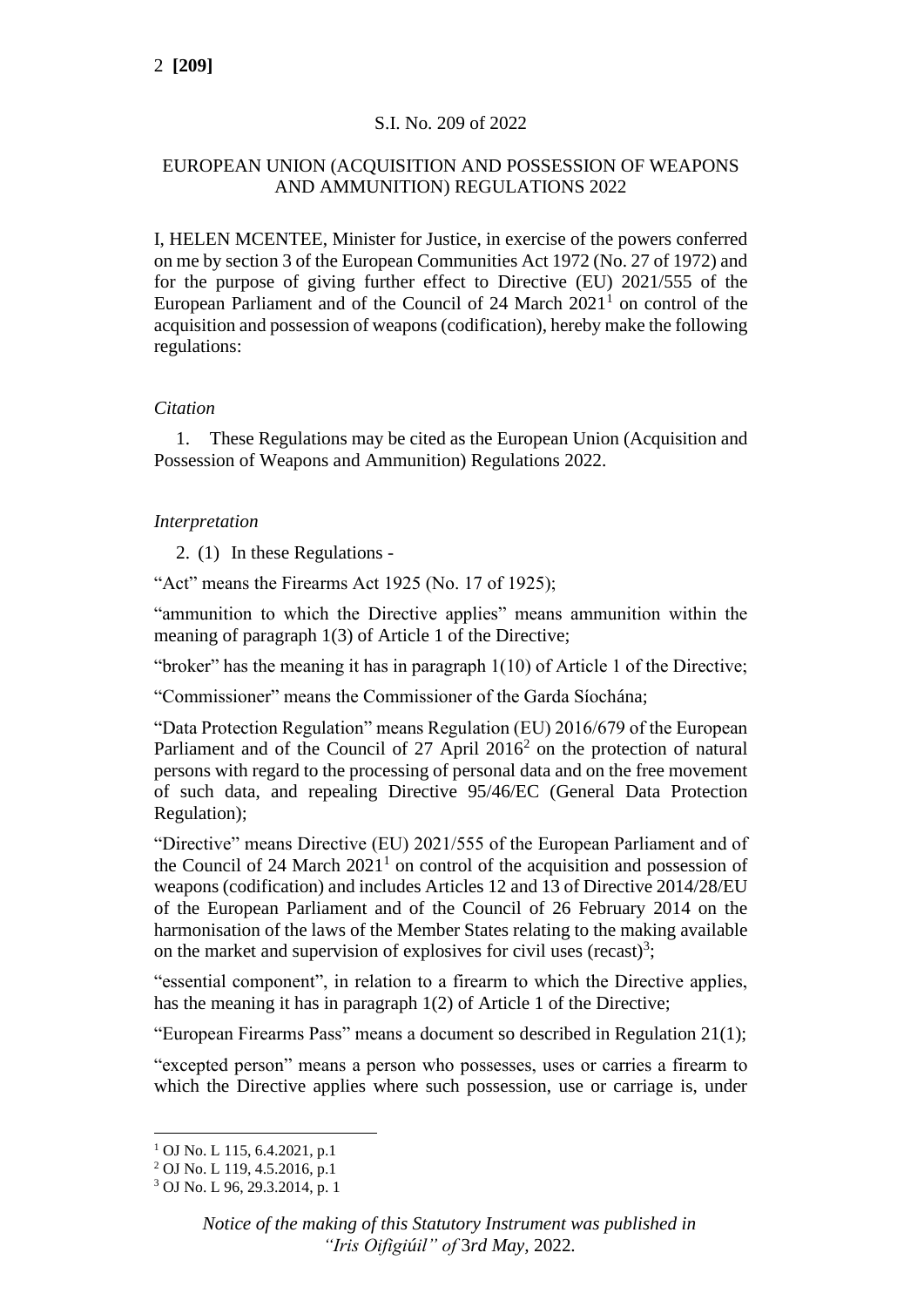subsection (3) or (4) of that section, excepted from section 2 of the Act, but does not include a person to whom section 2(3)(b) of the Act applies;

"firearm to which the Directive applies" means a firearm within the meaning of paragraph 1(1) of Article 1 of the Directive;

"Firearms Acts" means the Firearms Acts 1925 to 2009 and any Act, or provision of an Act, to be construed as one with those Acts;

"holder", other than in Regulations 21(2) and 23 and Schedule 1, means the holder of a firearm certificate in respect of a firearm to which the Directive applies;

"Minister" means the Minister for Justice;

"PULSE identification number" means the 4 digit identification number issued to a firearms dealer by the Commissioner and, in relation to the manufacturer of a firearm to which this Directive applies, means such a number that has been issued to that manufacturer;

"register of brokers" means the register established under Regulation 25;

"registration", other than in Regulation 3(4), means registration in the register of brokers;

"Regulations of 1993" means the European Communities (Acquisition and Possession of Weapons and Ammunition) Regulations 1993 (S.I. No. 362 of 1993);

"relevant firearm" means –

- (*a*) in relation to a holder, the firearm specified in the firearm certificate concerned, and
- (*b*) in relation to an excepted person, the firearm to which the Directive applies, the possession, use or carriage of which is, under subsection (3) or (4) of that section, excepted from section 2 of the Act.

(2) The forms to be used for the purposes of these Regulations shall be such as may be authorised or prescribed by the Minister, except where otherwise indicated.

(3) These Regulations shall be construed as one with the Firearms Acts.

(4) A word or expression used in these Regulations and also in the Directive has, unless the contrary intention appears, the same meaning in these Regulations as it has in the Directive.

#### *Application of section 9 of Act*

3. (1) A person, in his or her application under section 9 of the Act to be registered in the register of firearms dealers or, as the case may be, for renewal of such registration, shall state whether he or she intends to carry on business as a dealer in firearms to which the Directive applies.

(2) Where an applicant referred to in paragraph (1) states that he or she intends to carry on business as a dealer in firearms to which the Directive applies,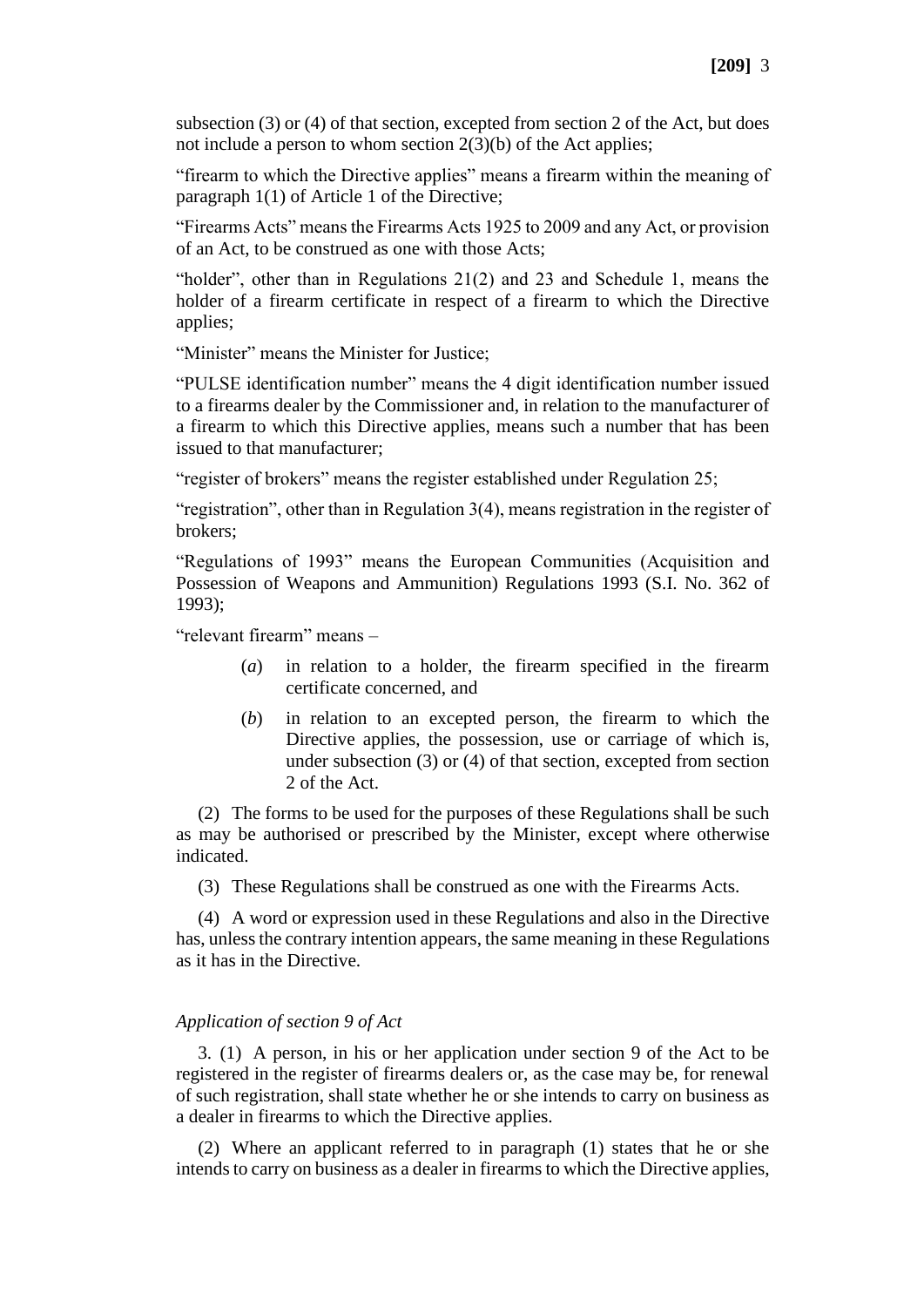the Minister, in considering his or her application, shall have regard, in addition to the matters referred to in section 9 of the Act, to the applicant's abilities.

- (3) Where an applicant referred to in paragraph (2) is a body corporate
	- (*a*) the reference in section 9(3) of the Act to the character of the applicant shall be construed as a reference to the character of the director of the body corporate and to the reputation of the body corporate, and
	- (*b*) the reference in paragraph (2) to the applicant's abilities shall be construed as a reference to the abilities of the director of the body corporate.

(4) Where an applicant referred to in paragraph (1) states that he or she does not intend to carry on business as a dealer in firearms to which the Directive applies, and the Minister decides, in accordance with section 9 of the Act, to register the applicant in the register of firearms dealers, the registration shall be made subject to the condition that the person shall not deal in firearms to which the Directive applies.

(5) Where a person to whom paragraph (4) applies fails to comply with the condition referred to in that paragraph, section 11(2A) of the Act shall apply to him or her as if the condition was a condition referred to in section 9(8) of the Act.

(6) In this Regulation, "abilities", in relation to a person, means the person's understanding of, and ability to comply with, the requirements of the Firearms Acts.

#### *Maintenance of register kept by firearms dealers*

4. (1) A firearms dealer shall, throughout the period of his or her activity as a firearms dealer, enter and retain in the register kept by him or her under section 12 of the Act the following information in relation to the transactions referred to in that section –

- (*a*) the type, make, model, calibre and serial number of all firearms to which the Directive applies and all essential components of such firearms to which a transaction relates, and
- (*b*) the names and addresses of the persons supplying or acquiring such firearms or essential components.

(2) Where a person ceases to carry on business as a firearms dealer, the person shall deliver up to the Minister the register referred to in paragraph (1).

(3) A person who complies with paragraph (2) shall be deemed to have complied with section 11(3)(b) of the Act.

#### *Marking of firearms to which Directive applies placed on market*

5. (1) Subject to paragraph (7), no person shall place on the market any firearm to which the Directive applies that has not been marked in accordance with this Regulation.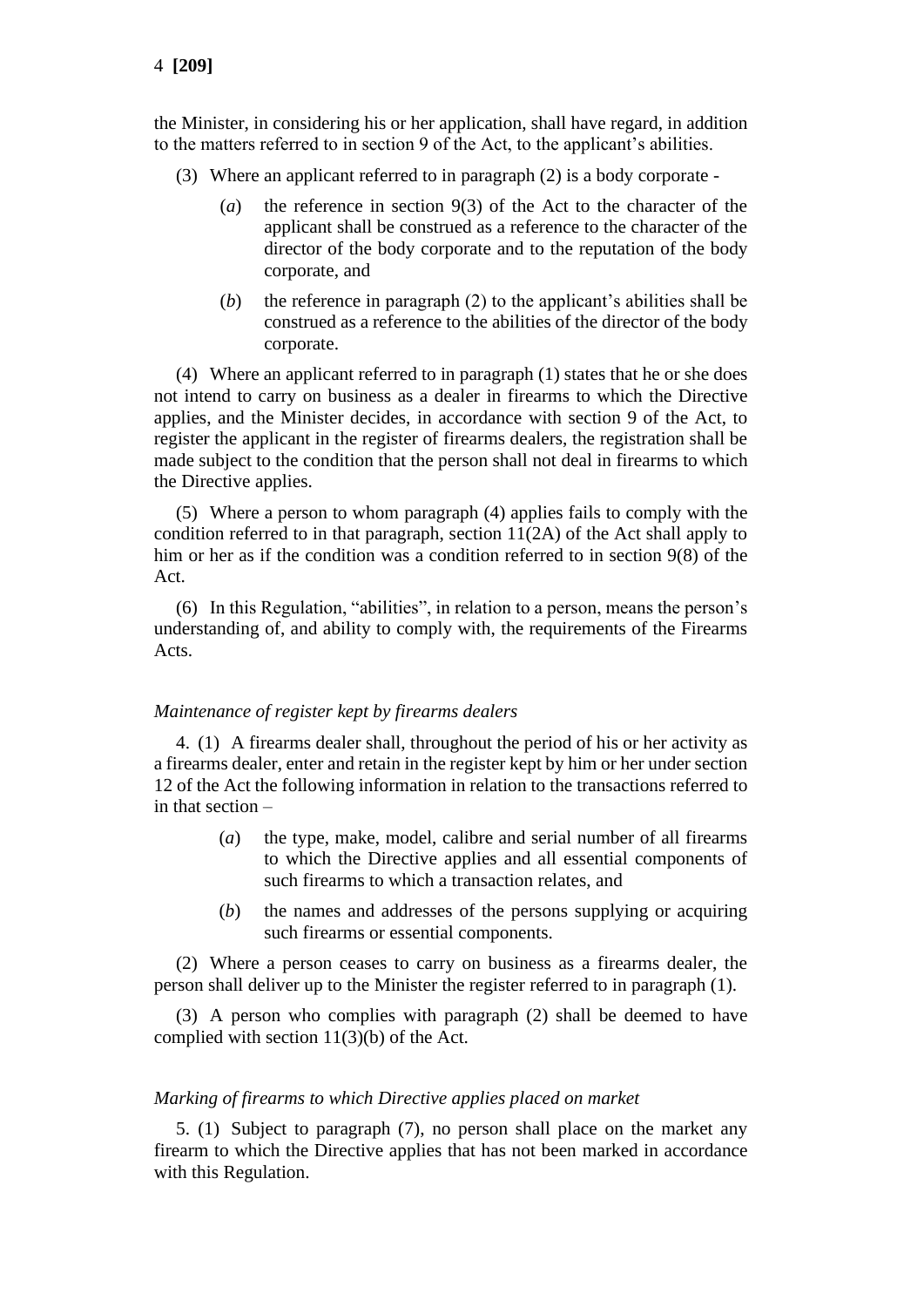(2) A manufacturer of a firearm to which the Directive applies shall ensure that, at the time of its manufacture, such a firearm is marked with a unique marking which shall comprise the particulars specified in Part 1 of Schedule 2.

(3) Where the State is the place of import into the Community market of a firearm to which the Directive applies, that firearm shall be marked with a unique marking which shall comprise the particulars specified in Part 2 of Schedule 2.

(4) The unique marking referred to in paragraph (2) or (3), as the case may be, shall be engraved upon an essential component of the firearm concerned.

(5) Paragraphs (2) and (3) are without prejudice to the affixing of the manufacturer's trademark.

(6) This Regulation shall not apply to a firearm to which the Directive applies that has been deactivated.

(7) A reference in this Regulation to a firearm to which the Directive applies is a reference to such a firearm that is manufactured or imported into the Union before 14 September 2018.

#### *Marking of firearms to which Directive applies manufactured or imported into Union on or after 14 September 2018*

6. (1) Subject to paragraph (7), this Regulation applies to a firearm to which the Directive applies manufactured or imported into the Union on or after 14 September 2018.

(2) No person shall place on the market any firearm to which this Regulation applies that has not been marked in accordance with this Regulation.

(3) A manufacturer of a firearm to which this Regulation applies shall ensure that, at the time of its manufacture or, at the latest, before its placement on the market, each essential component of the firearm is marked with a unique marking which shall comprise the particulars specified in Part 1 of Schedule 3.

(4) Where the State is the place of import into the Union of a firearm to which this Regulation applies, each essential component of the firearm shall, at the time of its manufacture or without delay after importation into the Union, be marked with a unique marking which shall comprise the particulars specified in Part 2 of Schedule 3.

(5) The unique marking referred to in paragraph (3) or (4), as the case may be, shall be engraved permanently upon the essential component concerned, to a minimum depth of 0.04 millimetres.

(6) Paragraphs (3) and (4) are without prejudice to the affixing of the manufacturer's trademark.

(7) This Regulation shall not apply to a firearm to which the Directive applies that has been deactivated.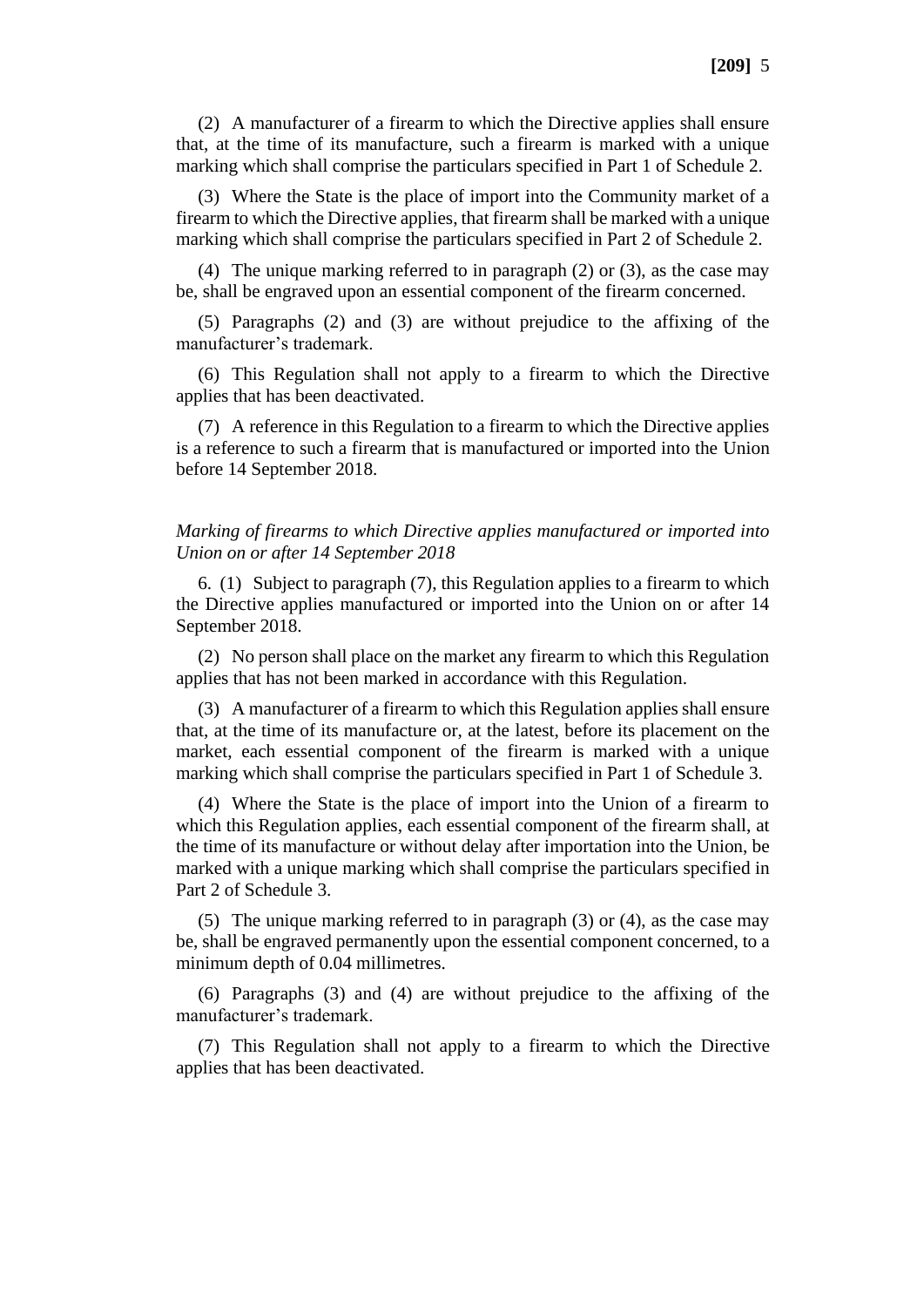*Additional requirements for marking of firearms to which Directive applies manufactured or imported into Union on or after 1 August 2021*

7. (1) This Regulation applies to a firearm to which the Directive applies manufactured or imported into the Union on or after 1 August 2021.

(2) Without prejudice to the requirements of Regulation 6, where a firearm is one to which this Regulation applies, the unique marking referred to in paragraph (3) or (4), as the case may be, of Regulation 6 that each essential component of a firearm is marked with shall –

- (*a*) subject to paragraph (3), have a font size of at least 1.6 millimetres, and
- (*b*) where the essential component of the firearm consists of a frame or receiver made from a non-metallic material, be applied to a metal plate that is permanently embedded in the material of the frame or receiver in such a way that the plate cannot be easily removed and where removing the plate would destroy a portion of the frame or receiver.

(3) Where an essential component of a firearm to which this Regulation applies is too small to be marked in compliance with paragraph 1 of Part 1 of Schedule 3, a font size smaller than 1.6 millimetres may be used.

#### *Marking of essential components placed on market*

8. (1) Subject to paragraph (7), this Regulation applies to an essential component manufactured or imported into the Union on or after 14 September 2018.

(2) No person shall place on the market any essential component to which this Regulation applies that has not been marked in accordance with this Regulation.

(3) A manufacturer of an essential component to which this Regulation applies shall ensure that, at the time of its manufacture or, at the latest, before its placement on the market, the essential component is marked with a unique marking which shall comprise the particulars specified in Part 1 of Schedule 3.

(4) Where the State is the place of import into the Union of an essential component to which this Regulation applies, the essential component shall, at the time of its manufacture or without delay after importation into the Union, be marked with a unique marking which shall comprise the particulars specified in Part 2 of Schedule 3.

(5) The unique marking referred to in paragraph (3) or (4), as the case may be, shall be engraved permanently upon the essential component concerned to a minimum depth of 0.04 millimetres.

(6) Paragraphs (3) and (4) are without prejudice to the affixing of the manufacturer's trademark.

(7) This Regulation does not apply to an essential component of a firearm that is mounted on a firearm to which Regulation 6 applies and is marked in accordance with that Regulation.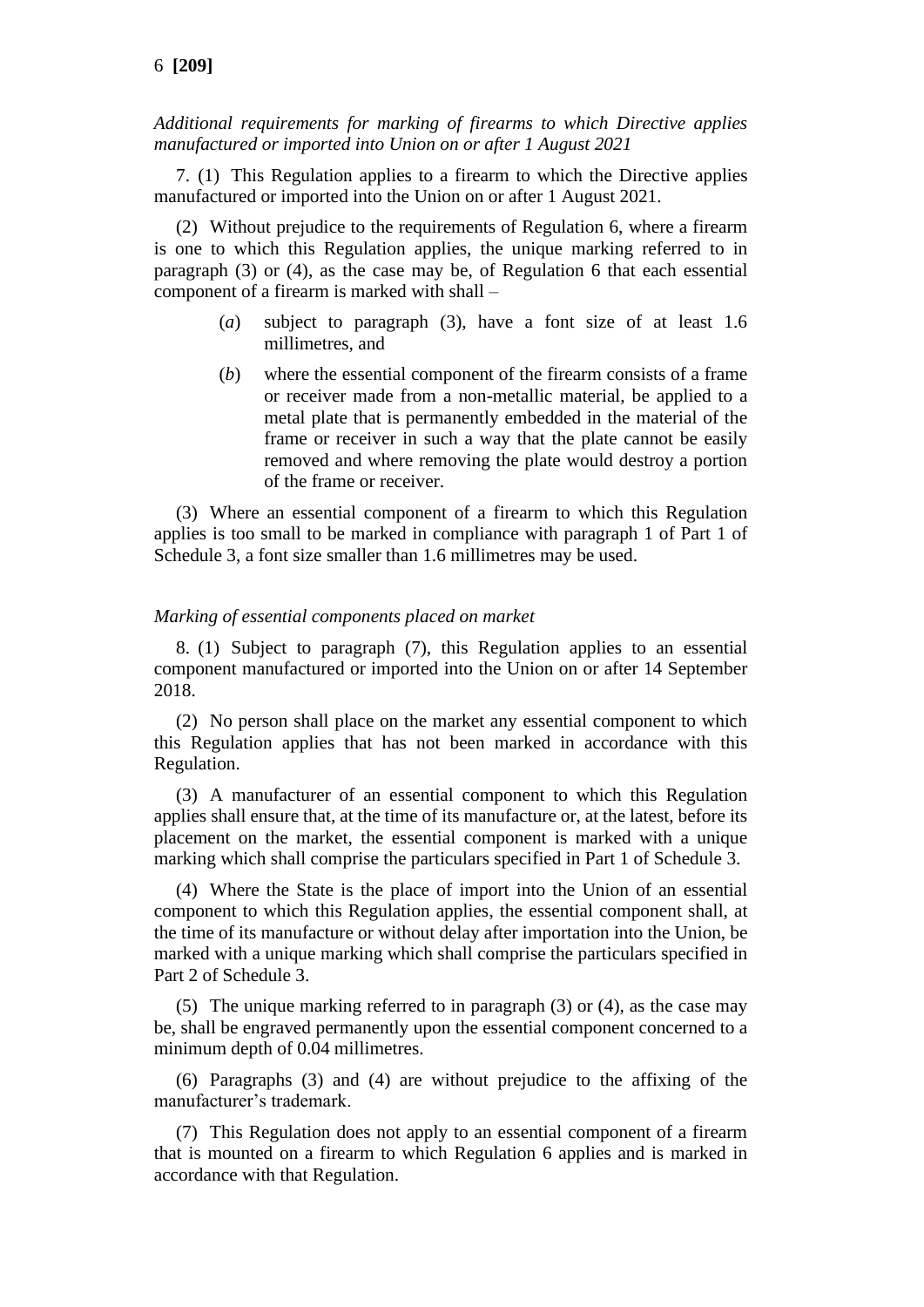*Additional requirements for marking of essential components manufactured or imported into Union on or after 1 August 2021*

9. (1) This Regulation applies to an essential component manufactured or imported into the Union on or after 1 August 2021.

(2) Without prejudice to the requirements of Regulation 8 where an essential component is one to which this Regulation applies, the unique marking referred to in paragraph (3) or (4), as the case may be, of Regulation 8 that each essential component is marked with shall –

- (*a*) subject to paragraph (3), have a font size of at least 1.6 millimetres, and
- (*b*) where the essential component consists of a frame or receiver made from a non-metallic material, be applied to a metal plate that is permanently embedded in the material of the frame or receiver in such a way that the plate cannot be easily removed and where removing the plate would destroy a portion of the frame or receiver.

(3) Where an essential component to which this Regulation applies is too small to be marked in compliance with paragraph 1 of Part 2 of Schedule 3, a font size smaller than 1.6 millimetres may be used.

#### *Marking of ammunition to which Directive applies placed on market*

10. No person shall place on the market any ammunition to which the Directive applies, unless each elementary package of complete ammunition is marked so as to provide the name of the manufacturer, the identification batch number, the calibre and the type of the ammunition.

#### *Application for firearms training certificate or firearm certificate in respect of firearm to which Directive applies*

11. (1) An application for a firearms training certificate in respect of a firearm to which the Directive applies shall, where the applicant is under 18 years of age, be accompanied by the written consent of the applicant's parent or guardian.

(2) The Commissioner shall not issue a firearms training certificate in respect of a firearm to which the Directive applies to an applicant unless the Commissioner is satisfied that the possession and use of the firearm is not likely to be a danger to the applicant himself or herself.

(3) An application for a firearm certificate in respect of a firearm to which the Directive applies shall, where the applicant is under 18 years of age, be accompanied by the written consent of the applicant's parent or guardian.

(4) An issuing person shall not grant a firearm certificate in respect of a firearm to which the Directive applies to an applicant unless the issuing person is satisfied that the possession and use of the firearm is not likely to be a danger to the applicant himself or herself.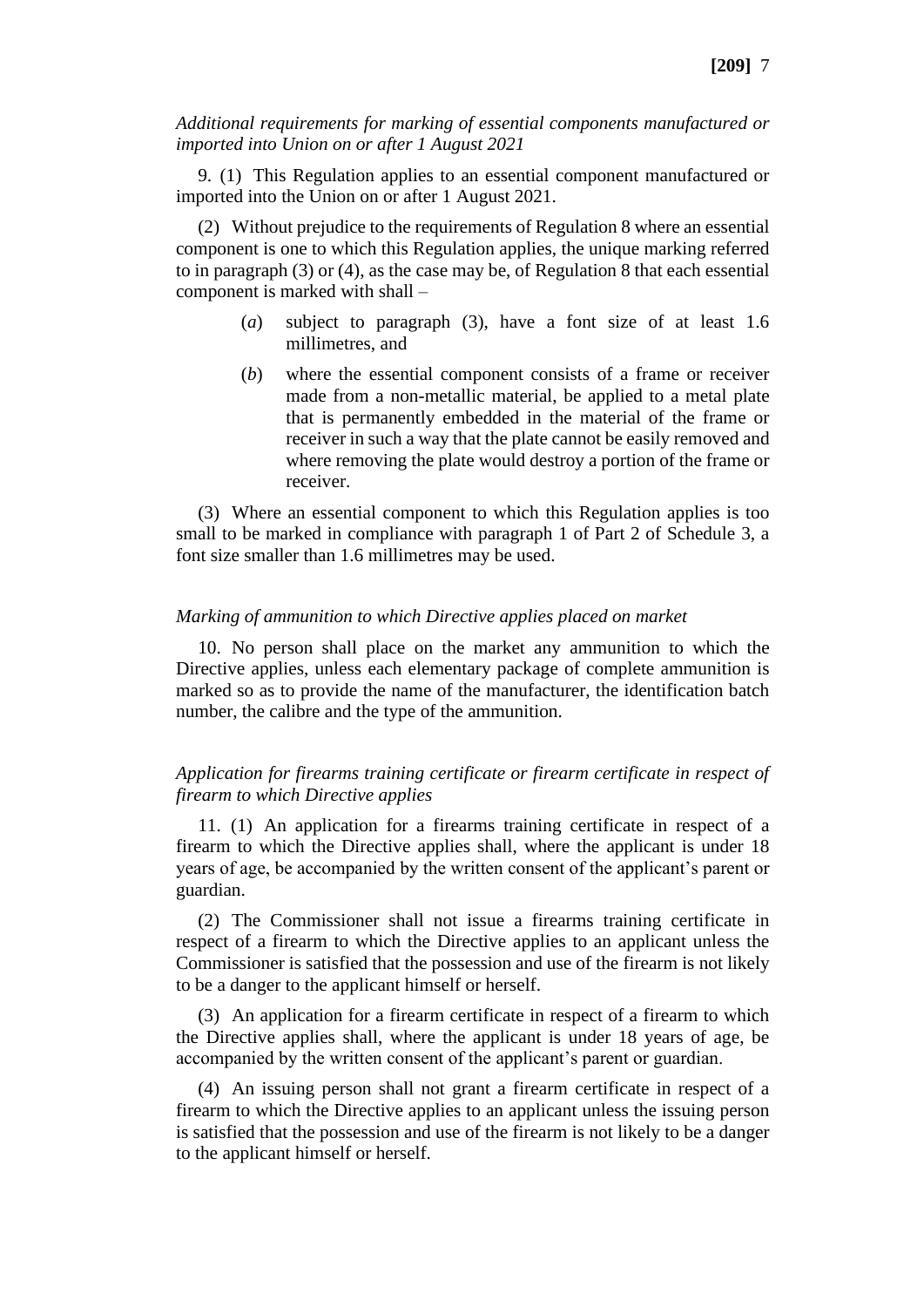# 8 **[209]**

## *Restriction on sale of firearm to which Directive applies*

12. It shall not be lawful for any person to sell a firearm to which the Directive applies to a person under 18 years of age.

#### *Storage of ammunition for relevant firearm*

13. Subject to Regulation 15, a holder or an excepted person shall, when a relevant firearm is not in use, ensure that all ammunition for the relevant firearm in his or her possession is stored –

- (*a*) in a receptacle that is locked, and
- (*b*) separately from any firearm in which the ammunition is capable of being used.

#### *Transport of relevant firearm or ammunition for relevant firearm*

14. Subject to Regulation 15, a holder or an excepted person shall, when transporting a relevant firearm or ammunition for the relevant firearm in a vehicle, ensure that -

- (*a*) the relevant firearm is
	- (i) concealed from view, and
	- (ii) stored separately from the ammunition,

and

(*b*) the ammunition is stored in a receptacle that is locked.

#### *Firearm certificate holders under age of 18*

15. Where a holder referred to in Regulation 13 or 14 is under 18 years of age, a reference in the Regulation concerned to a holder shall be construed as a reference to the parent or guardian who provided the written consent referred to in paragraph (3) of Regulation 11 in respect of the holder's application for the firearm certificate.

#### *Restriction on acquisition of loading device*

16. It shall not be lawful for any person to acquire -

- (*a*) a loading device for a centre-fire semi-automatic short firearm which can hold more than 20 rounds, or
- (*b*) a loading device for a centre-fire semi-automatic long firearm which can hold more than 10 rounds.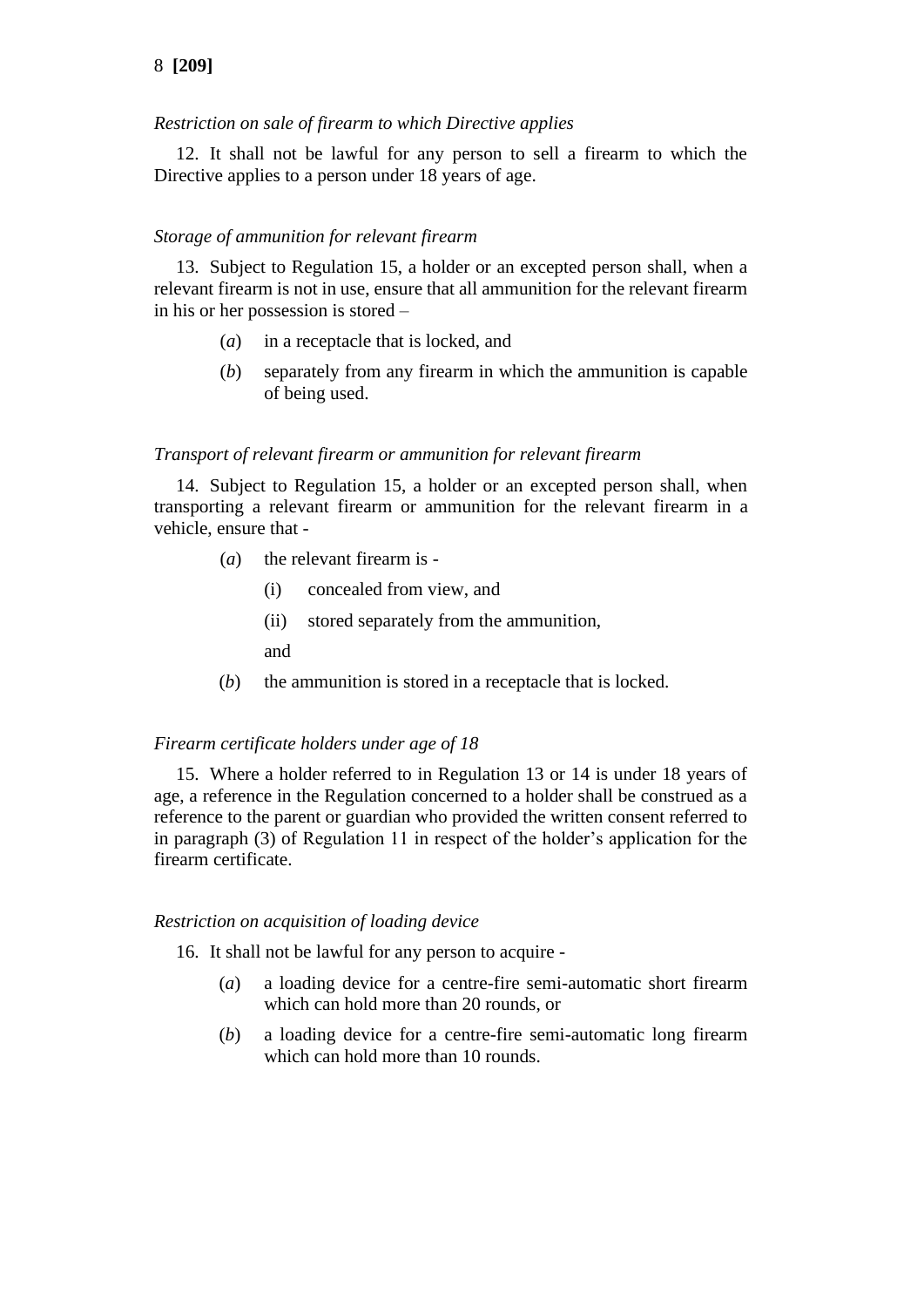#### *Permission to a resident of another Member State to acquire or purchase a Category B firearm in the State*

17. An application by a resident of a Member State other than the State to acquire, or be in possession of, a firearm classified in Category B of the Directive or ammunition for any such firearm shall not be considered unless he or she has first produced to the Minister the prior consent of the competent authority of that Member State for the acquisition or possession of the firearm or ammunition, as the case may be.

#### *Transfer of firearms and ammunition*

18. (1) A person from another Member State shall not transfer, or attempt to transfer, a firearm to which the Directive applies or ammunition to which the Directive applies to the State except with the prior consent of the Minister and without having obtained a licence for the transfer from the competent authority of that Member State.

(2) A person in the State shall not transfer or attempt to transfer a firearm to which the Directive applies or ammunition to which the Directive applies from the State to another Member State, except in accordance with a licence issued by the Minister.

(3) The Minister may grant a registered dealer in the State a continuing licence to transfer to a registered dealer in another Member State for a specified period not exceeding three years.

(4) A registered dealer to whom a continuing licence has been granted shall, prior to the date of transfer of a firearm, communicate to the Minister the following particulars:

- (*a*) the names and addresses of the person selling or disposing of the firearm and the person purchasing or acquiring it or, where appropriate, the owner;
- (*b*) the address to which the firearm is to be consigned or transported;
- (*c*) the number of firearms to be consigned or transported;
- (*d*) the particulars enabling the firearm to be identified and also an indication that the firearm has undergone a check in accordance with the Convention of 1 July 1969 on the Reciprocal Recognition of Proofmarks on Small Arms;
- (*e*) the means of transfer;
- (*f*) the date of departure and the estimated date of arrival.

(5) The licence or, in the case of a continuing licence, a document confirming the existence of that continuing licence, shall accompany the firearm or ammunition until it reaches its destination and it shall be produced whenever so required by the competent authorities of the Member States.

(6) Where the firearm to be transferred is not a firearm which may, by virtue of the information supplied by Member States as provided for in paragraph 4 of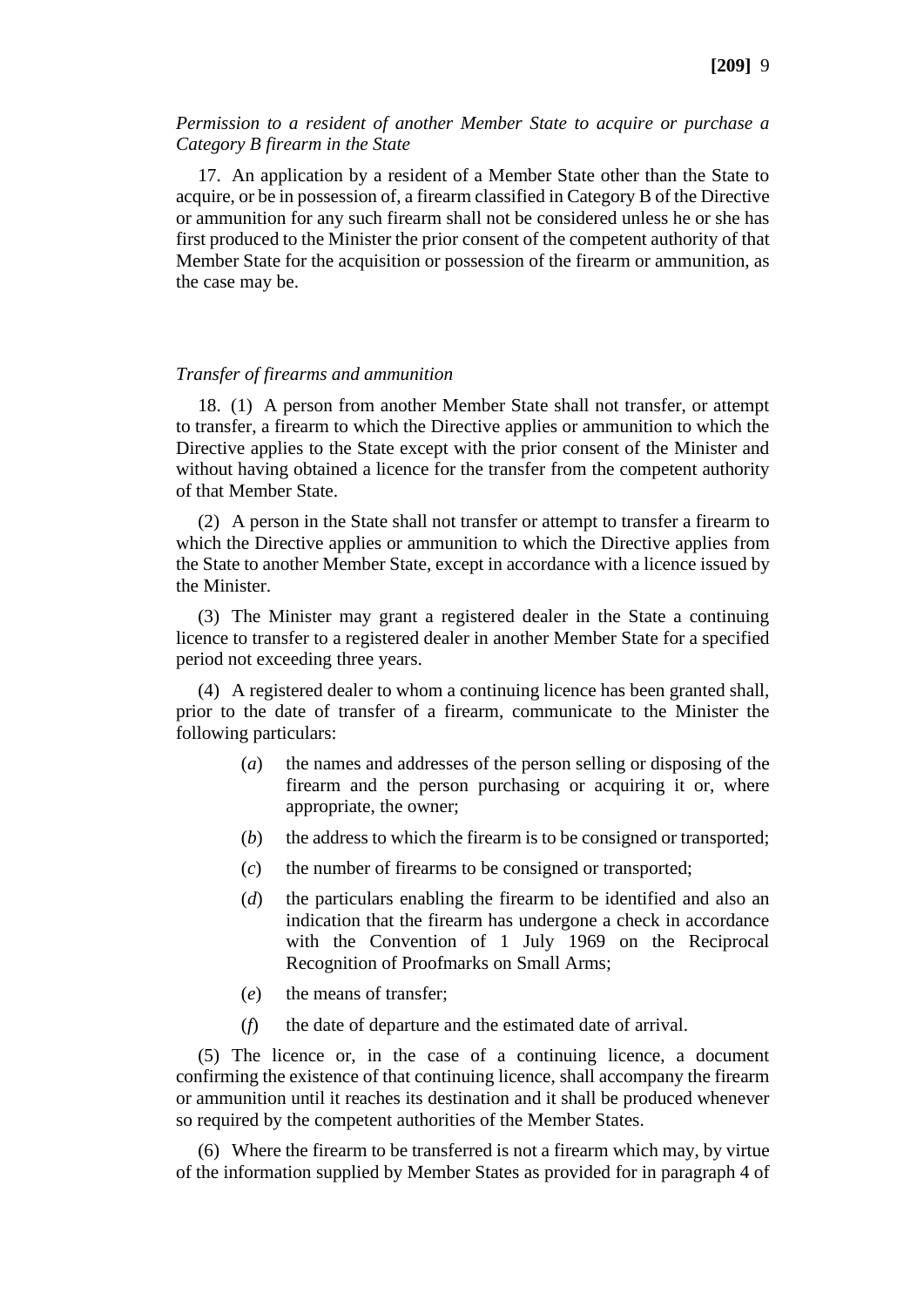Article 16 of the Directive be transferred to another Member State without the prior consent of that Member State, then, prior consent, from the competent authority of the Member State to which the firearm is to be transferred, for the transfer shall be produced to the Minister before a licence or authorisation may be granted.

(7) A copy of the communication under paragraph 4 of Article 16 of the Directive certified by an official of the Minister to be a true copy shall be received without further proof in evidence as proof of the facts contained therein.

## *European Firearms Pass*

19. (1) Where a person holds a European Firearms Pass issued by the Superintendent of the Garda Síochána for the district in which he or she resides, that person may travel to any other Member State with any firearm in respect of which the Pass has been issued and ammunition for such firearm.

(2) However, where the firearms are not firearms which may, by virtue of the information supplied by Member States as provided for in paragraph 4 of Article 16 of the Directive, be transferred to another Member State without the prior consent of that Member State, an express statement to the effect that the firearm may not be transferred to that Member State without the prior consent of that State shall be entered on the Pass and the person concerned shall obtain the prior consent for the journey from the Member State concerned and this prior consent shall be entered on the European Firearms Pass.

(3) Where such prior consent is not required by a Member State, a hunter, in respect of a firearm in Category C of the Directive and a marksman, in respect of a firearm in Category B or C may travel to that Member State with a firearm in such Category and ammunition for such firearm provided he or she is in possession of a European Firearms Pass listing such firearm.

(4) Where a person from another Member State wishes to travel to the State bringing with him or her a firearm to which the Directive applies with or without ammunition, he or she may do so if he or she has received the prior consent from the Minister, the Commissioner or the appropriate Superintendent (within the meaning of section 2 of the Firearms (Firearm Certificates for Non-Residents) Act 2000 (No. 20 of 2000)) in accordance with paragraph (1) of Article 17 of the Directive and if such prior consent, which may be for one or more journeys for a maximum period of one year, is entered on a current European Firearms Pass which has been issued to him or her in respect of the firearm concerned by the competent authority of the Member State of which he or she is a resident.

(5) The European Firearms Pass shall always be in the possession of the person while he or she is in possession of a firearm authorised by the pass and it shall be produced whenever so required by any member of the Garda Síochána or any officer of the Customs and Excise.

(6) A copy of a communication under paragraph (3) of Article 11 of the Directive certified by an official of the Minister to be a true copy shall, without further proof be received in evidence as proof of facts contained therein.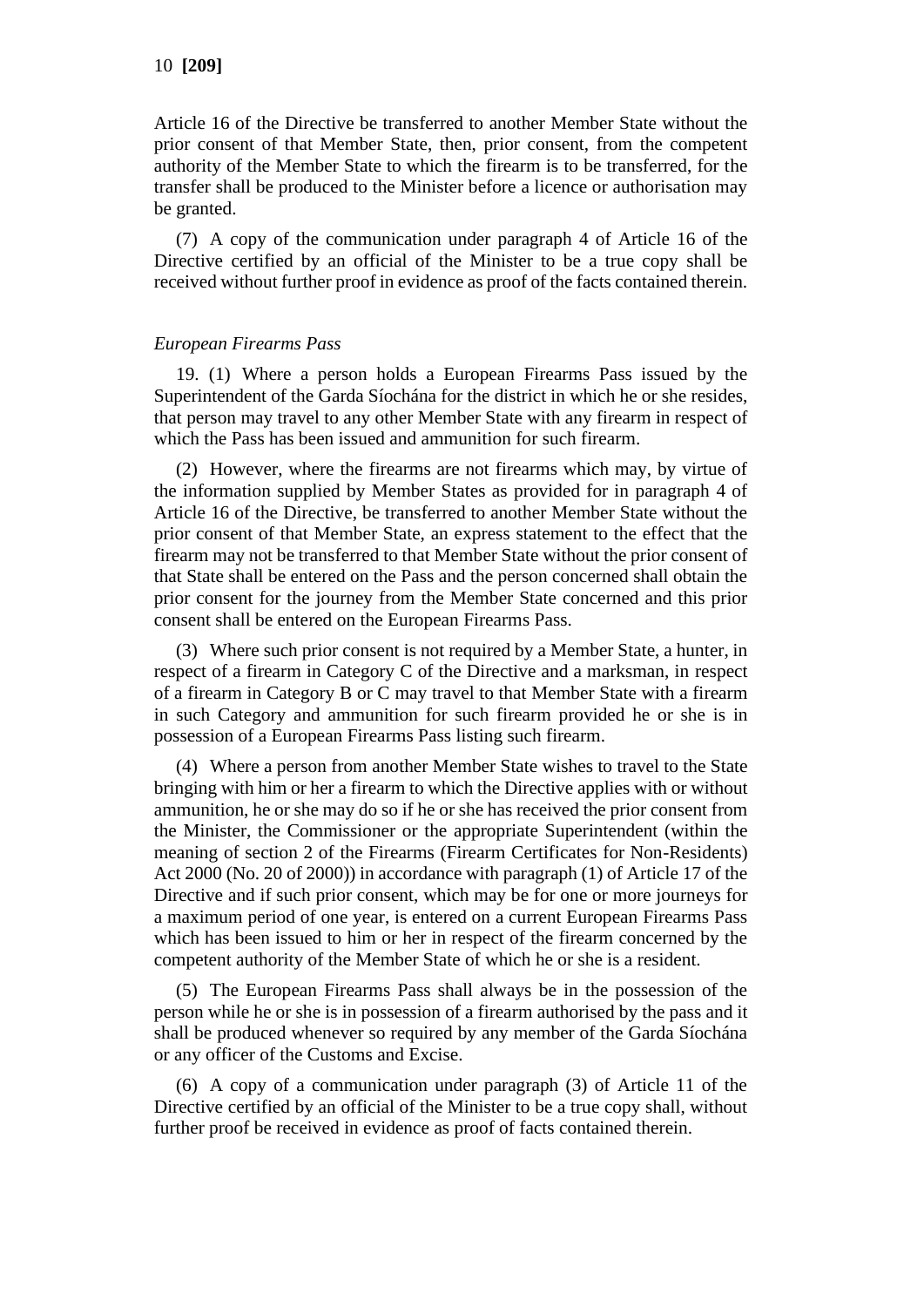#### *Provisions of Firearms Acts and other statutes*

20. The provisions of the Firearms Acts and other relevant statutes, including provisions relating to powers of the Garda Síochána and Customs Officers, shall extend to a European Firearms Pass or other document to which these Regulations relate and a reference in those enactments to a firearm certificate shall, where the context so admits, include reference to any such document.

### *Form of European Firearms Pass*

21. (1) A European Firearms Pass shall be in the form set out in Schedule 1.

(2) Where a person is granted, or is the holder of, a firearm certificate under the Firearms Acts in respect of a firearm to which the Directive applies, he or she shall be entitled to be issued by the Superintendent of the Garda Síochána for the district in which he or she resides with-

- (*a*) a European Firearms Pass containing the required particulars, and
- (*b*) a document stating that the holder of the firearm certificate has the consent of the competent authority of the State, for so long as the certificate remains in force, to any purchase or acquisition by him or her in another Member State of any firearm or ammunition to which the certificate relates.

(3) An application for the issue of a European Firearms Pass or a document referred to in paragraph (2)(b) may be made at the same time as an application for a firearm certificate or at any time subsequently while the certificate remains in force.

- (4) Where
	- (*a*) a person who resides in the State is proposing to purchase or acquire any firearm to which the Directive applies or ammunition to which the Directive applies in another Member State,
	- (*b*) that person is not for the time being the holder of a firearm certificate in respect of that firearm or ammunition, and
	- (*c*) that person satisfies the Superintendent of the Garda Síochána for the district in which he or she resides that he or she is not proposing to bring that firearm or ammunition into the State,

the Superintendent of the Garda Síochána may issue that person with a document stating that the competent authority of the State consents to the purchase or acquisition by that person in another Member State of that firearm or ammunition.

(5) The period specified in a European Firearms Pass as the period for which it is to be valid shall be whichever is the shorter of the following -

- (*a*) the period ending on the expiry of a certificate in respect of a firearm identified in the Pass, or
- (*b*) the maximum period for the duration of that Pass.

(6) For the purposes of paragraph (5), the maximum period for the duration of a European Firearms Pass shall be 5 years.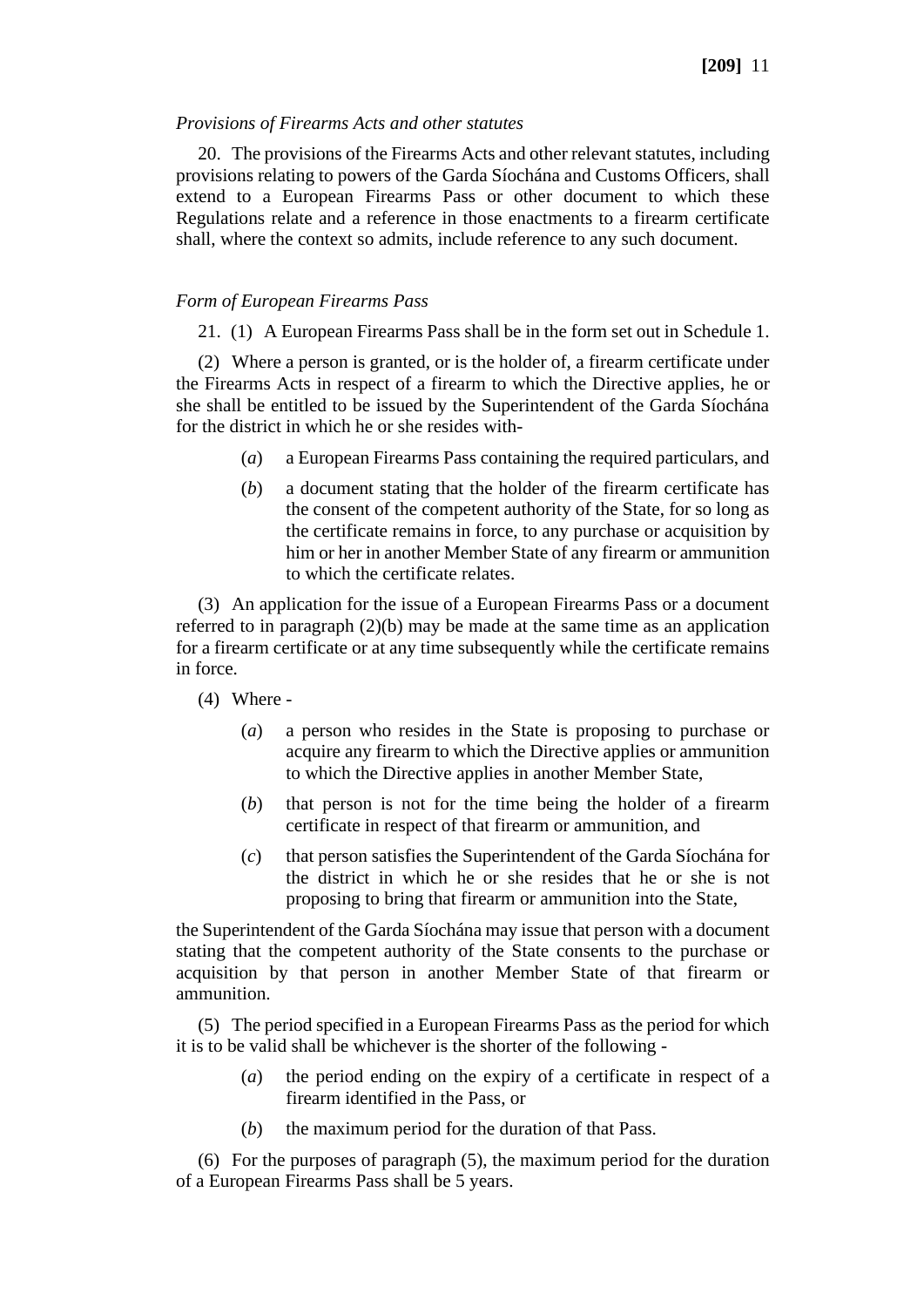# *Renewal of European Firearms Pass*

22. (1) In relation to a firearm identified in a European Firearms Pass, the holder of a firearm certificate may apply to the Superintendent of the Garda Síochána for the district in which he or she resides for the renewal of the Pass.

- (2) Where
	- (*a*) a certificate in respect of a firearm identified in a European Firearms Pass is due to expire, and
	- (*b*) a certificate in respect of another firearm identified in that Pass will continue in force after the other certificate expires,

the holder of the Pass may apply to the Superintendent of the Garda Síochána for the district in which he or she resides for the renewal of the Pass subject to the deletion of the reference to the firearm to which the expiring certificate relates.

(3) Where, on an application to a Superintendent of the Garda Síochána under paragraph (1) or (2) -

- (*a*) the European Firearms Pass concerned is produced to him or her, and
- (*b*) a certificate in respect of a firearm identified in the Pass is renewed or will continue in force after the time when the Pass would (apart from its renewal) have ceased to be valid,

he or she shall renew that pass, subject to any appropriate deletion, for whichever is the shorter of the periods specified in paragraph (a) or (b) of Regulation 21(5).

(4) Where a European Firearms Pass ceases to be valid under this Regulation, the Superintendent of the Garda Síochána for the district in which the person to whom it was issued resides may, by notice in writing, require that person, within 21 days of the date of the notice, to surrender the Pass to him or her.

(5) It is an offence for any person to fail to comply with a notice given to him or her under paragraph (4).

## *Variation endorsement etc. of European documents*

23. (1) Where -

- (*a*) a certificate in respect of a firearm identified in a European Firearms Pass or a document referred to in Regulation 21(2)(b) (in this Regulation referred to as an "Article 10 Authority") has been issued, varied, revoked or cancelled,
- (*b*) the Minister gives notice that any information contained in paragraph 6(1) or (2) of a European Firearms Pass needs to be modified by addition, deletion or variation, or
- (*c*) the holder of a European Firearms Pass applies to have particulars of another firearm added to the European Firearms Pass,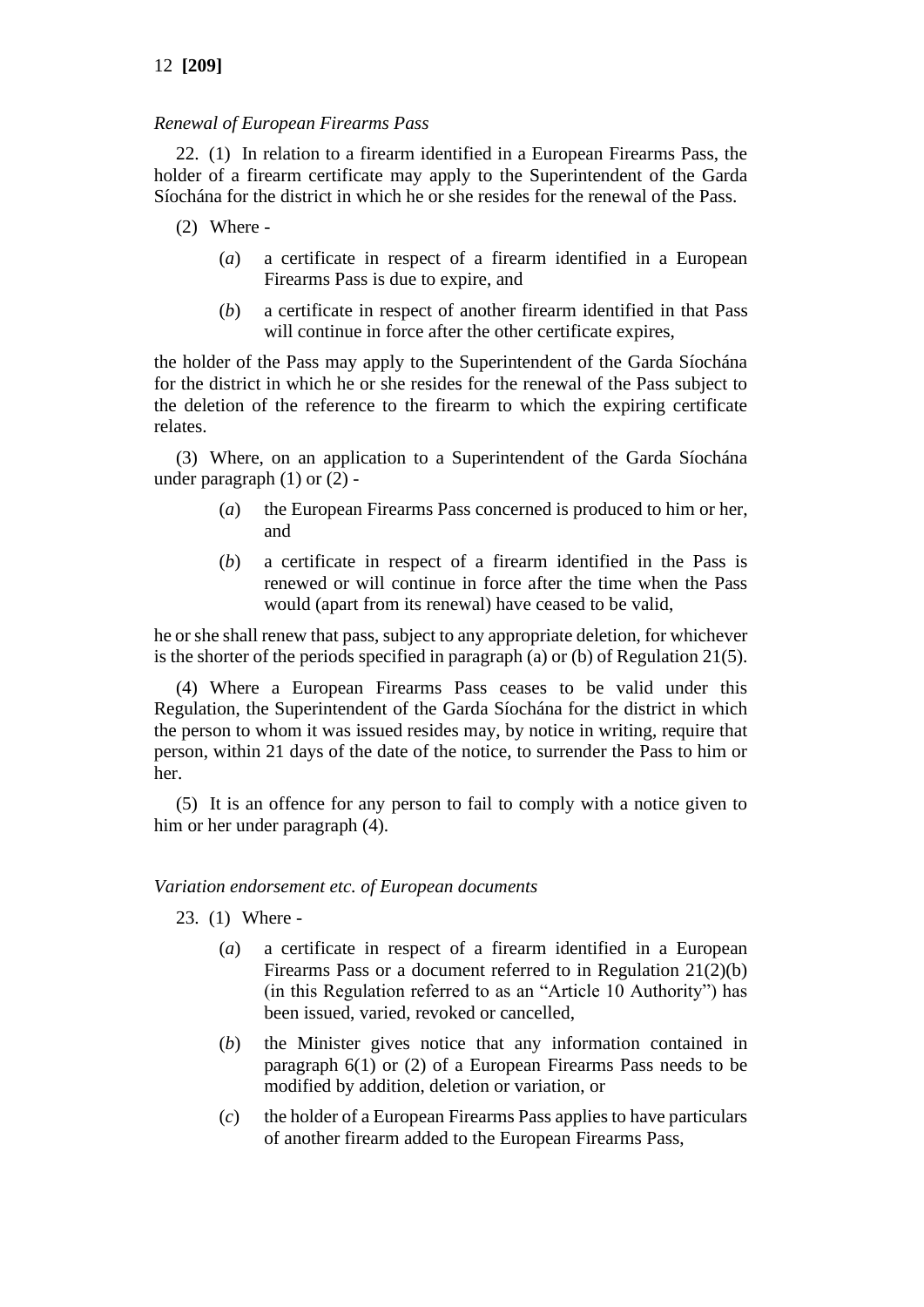it shall be the duty of the Superintendent of the Garda Síochána for the district in which the holder of the European Firearms Pass or Article 10 Authority, as the case may be, resides to make such variations of the European Firearms Pass or Article 10 Authority as are appropriate in consequence of the variation, revocation, cancellation, notice or application or, where appropriate, to cancel it.

(2) For the purpose of performing his or her duty under paragraph (1) the Superintendent of the Garda Síochána for the district in which any person who is or has been the holder of any certificate resides may, by notice in writing, require that person, within 21 days of the date of the notice, to produce or surrender to him or her any European Firearms Pass or Article 10 Authority issued to that person.

(3) Where a person is for the time being the holder of an Article 10 Authority issued by the Superintendent of the Garda Síochána for any district, the Superintendent of the Garda Síochána for that district may, if he or she thinks fit, at any time -

- (*a*) revoke that Authority, and
- (*b*) by notice in writing require that person, within 21 days of the date of the notice, to surrender that Authority to him or her.

(4) Where a firearm identified in a European Firearms Pass which is for the time being valid, is lost or stolen, the holder of the pass shall immediately -

- (*a*) inform the Superintendent of the Garda Síochána for the district in which he or she resides of the loss or theft, and
- (*b*) produce the European Firearms Pass to that Superintendent for him or her to endorse particulars of that loss or theft on the Pass.

(5) Where a firearm to which an endorsement under paragraph (4) relates is returned to the possession of the holder of the European Firearms Pass concerned, the Superintendent of the Garda Síochána for the district in which that person resides may, on the production to him or her of that pass, make such endorsement on that pass as may be appropriate.

(6) It is an offence for any person to fail to comply with a notice given to him or her under paragraph (2) or (3) or with any obligation imposed on him or her by virtue of paragraph  $(4)(a)$  or  $(b)$ .

#### *Restriction on trade or business as a broker*

24. On or after 30 April 2022, it shall not be lawful for any person to engage in trade or business as a broker -

- (*a*) within the State,
- (*b*) between the State and another Member State,
- (*c*) from the State to a state other than a Member State, or
- (*d*) from a state other than a Member State to the State,

unless such person is registered in the register of brokers.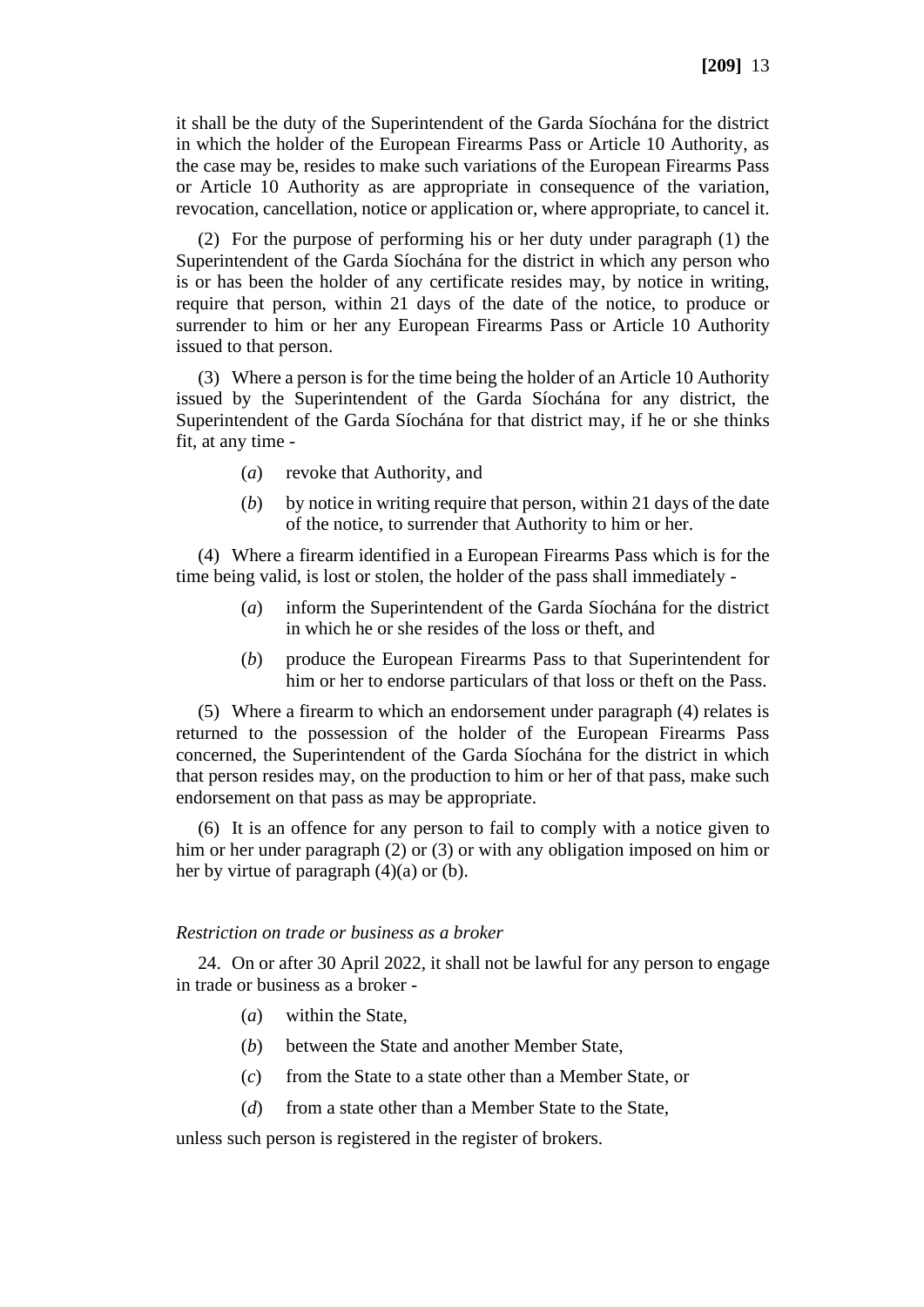## 14 **[209]**

### *Register of brokers*

25. The Minister shall establish and maintain in such form as he or she considers appropriate (including electronic form) a register (referred to in these Regulations as the "register of brokers") of persons who have been approved by him or her to carry on trade or business as a broker.

## *Application for registration*

26. (1) Any person belonging to one of the following classes of person shall be eligible to apply to be registered in the register of brokers:

- (*a*) an individual who is ordinarily resident in the State;
- (*b*) a company formed and registered under the Companies Act 2014 (No. 38 of 2014) or an existing company within the meaning of that Act;
- (*c*) a partnership or other unincorporated association formed under the law of the State.

(2) A person belonging to a class of person referred to in subparagraph (a), (b) or (c) of paragraph (1) and that intends to engage in the State in trade or business as a broker shall apply, in accordance with this Regulation, to the Minister to be registered in the register of brokers.

- (3) An application under paragraph (2) shall
	- (*a*) be in writing,
	- (*b*) be made in such form as the Minister may specify,
	- (*c*) include such information as the Minister may reasonably require for the purposes of his or her functions under these Regulations,
	- (*d*) include a tax clearance certificate, and
	- (*e*) be accompanied by a fee of  $\epsilon$ 1,500.

(4) In considering an application under paragraph (2), the Minister shall, having consulted with the Commissioner, have regard -

- (*a*) to the character of an applicant,
- (*b*) to an applicant's ability to comply with the requirements of these Regulations, and
- (*c*) generally, to the public safety and the preservation of the peace.

(5) Where an application under paragraph (2) is by a body corporate the reference in paragraph (4) -

- (*a*) to the character of the applicant shall be construed as a reference to the character of the director of the body corporate and to the reputation of the body corporate, and
- (*b*) to the applicant's ability shall be construed as a reference to the ability of the director of the body corporate.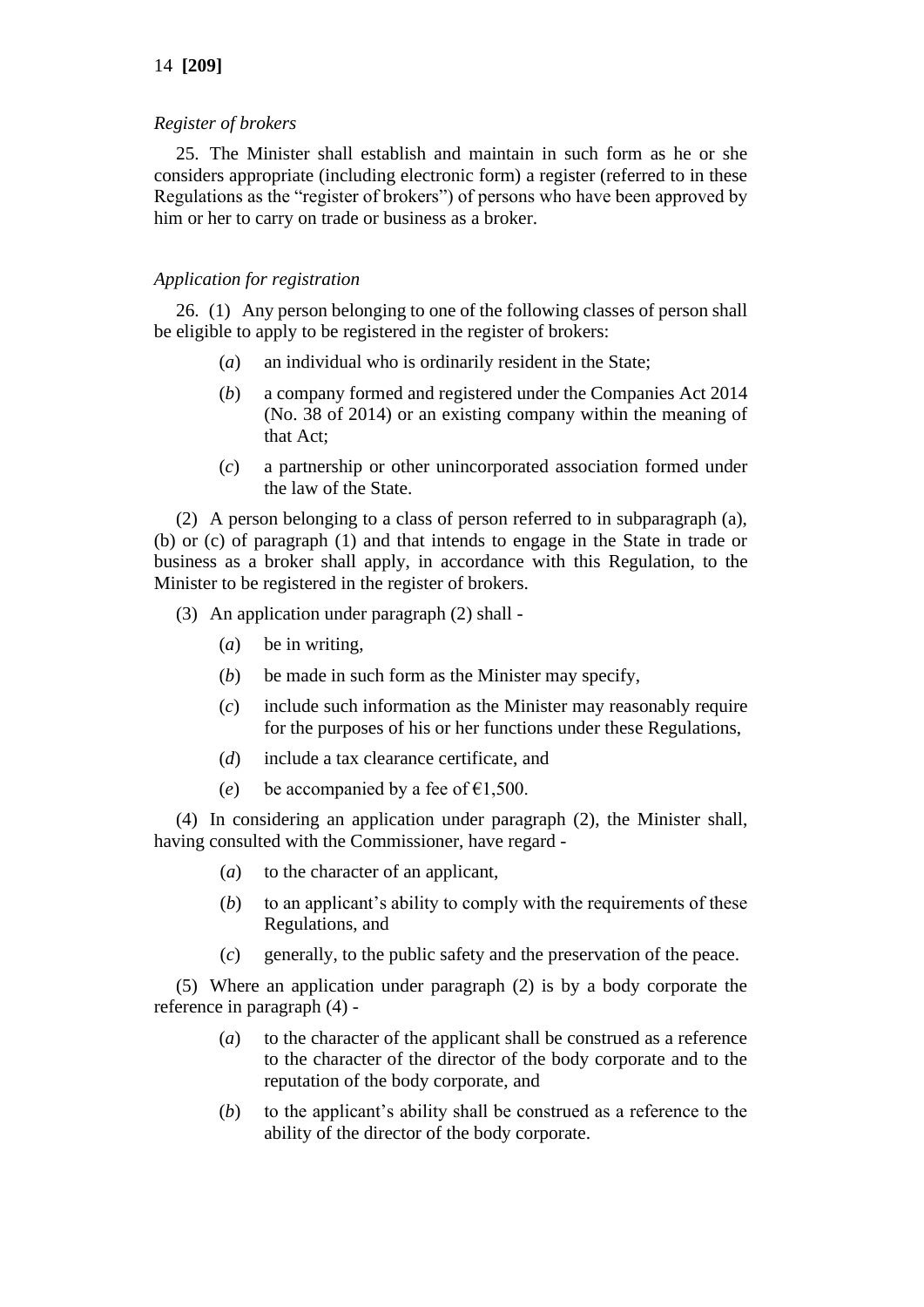(6) In this Regulation, "tax clearance certificate" means a tax clearance certificate issued to the applicant in accordance with section 1095 of the Taxes Consolidation Act 1997 (No. 39 of 1997).

#### *Registration*

27. (1) The Minister shall, within a period of 3 months from the date on which an application is made in accordance with Regulation 26 or as soon as practicable thereafter, make a decision -

- (*a*) to grant the application
	- (i) and enter in the register of brokers such particulars of the applicant as the Minister considers appropriate, and
	- (ii) give the applicant a certificate of registration,
	- or
- (*b*) subject to Regulation 28, to refuse the application.

(2) Where the Minister makes a decision under paragraph  $(1)(a)$  to grant an application, the Minister shall notify the applicant in writing of the decision.

(3) Where the Minister makes a decision under paragraph (1)(b) to refuse an application, the Minister shall notify the applicant in writing of -

- (*a*) the decision and the reasons for the decision, and
- (*b*) the entitlement under Regulation 31 to appeal the decision.

(4) If a particular entered in the register of brokers in accordance with this Regulation relating to a person ceases to be correct, the person concerned shall, as soon as may be, so inform the Minister.

(5) The Minister shall, from time to time, review each entry in the register of brokers and, if he or she becomes aware that any particular in the register is incorrect or has ceased to be correct, the Minister shall make such alterations to the register as he or she considers necessary and notify the person concerned in writing of any such alteration.

(6) Registration shall, subject to Regulation 29(4), be valid for a period of 3 years from the date of the registration and, if renewed, for a further period of 3 years from the expiration of that period or, as the case may be, of any subsequent such period for which the registration was renewed.

(7) The Minister may at the request of any person who is registered in the register of brokers remove the name of such person from the register.

(8) The Minister may remove the name of any person from the register of brokers if it appears to the Minister that the person -

- (*a*) no longer carries on trade or business as a broker,
- (*b*) cannot any longer be permitted to carry on such business without danger to the public safety or the peace,
- (*c*) is no longer ordinarily resident in the State,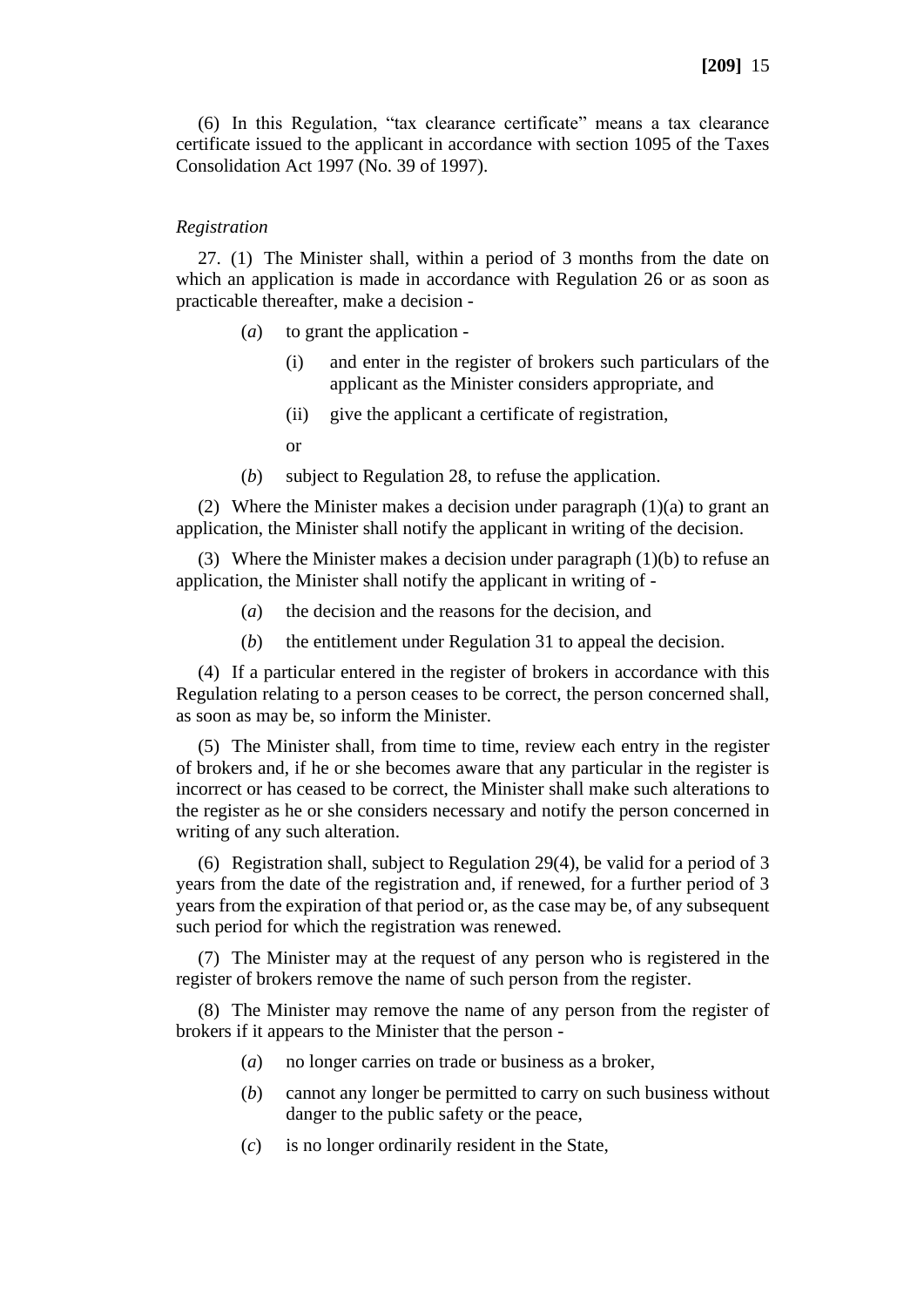- (*d*) in the case of a company, is no longer a member of the class specified in Regulation 26(1)(b),
- (*e*) in the case of a partnership or other unincorporated association, is no longer a member of the class specified in Regulation 26(1)(c), or
- (*f*) has been convicted of any offence that in the Minister's opinion renders such person unfit to be on the register.

(9) A certificate purporting to be signed by a person authorised by the Minister in that behalf and to certify that -

- (*a*) on a specified day or days or during the whole of a specified period a particular person did or did not stand registered in the register of brokers, or
- (*b*) on a specified day the particular person's name had been removed under Regulation 27(7) or (8) from the register of brokers,

shall, without proof of the signature of the person purporting to sign the certificate or that he or she was so authorised by the Minister, be evidence, unless the contrary is shown, of the matters stated in the certificate.

#### *Notice of proposed decision under Regulation 27(1)(b) to refuse application*

28. (1) Where the Minister proposes to make a decision under Regulation 27(1)(b) to refuse an application made in accordance with Regulation 26, he or she shall give the applicant notice of the proposed decision and the reasons for the decision.

(2) A notice given under paragraph (1) shall state that, within such period as is specified in the notice, the applicant may make written representations to the Minister in relation to the proposed decision.

(3) The Minister shall consider written representations (if any) made by the applicant in accordance with paragraph (2) before making a decision to grant or refuse the application concerned.

#### *Renewal of registration*

29. (1) A person may apply for renewal of his or her registration under this Regulation.

(2) An application for renewal of a registration may be made within 3 months before the expiration of the period of validity of the registration.

(3) Regulations 26 to 28 apply, with all necessary modifications, to a renewal of registration as it applies to a first registration.

(4) If an application for a renewal of registration under this Regulation is not determined by the Minister before the expiration of the period of validity of the registration –

> (*a*) the registration remains in force until the date on which the renewal is determined, and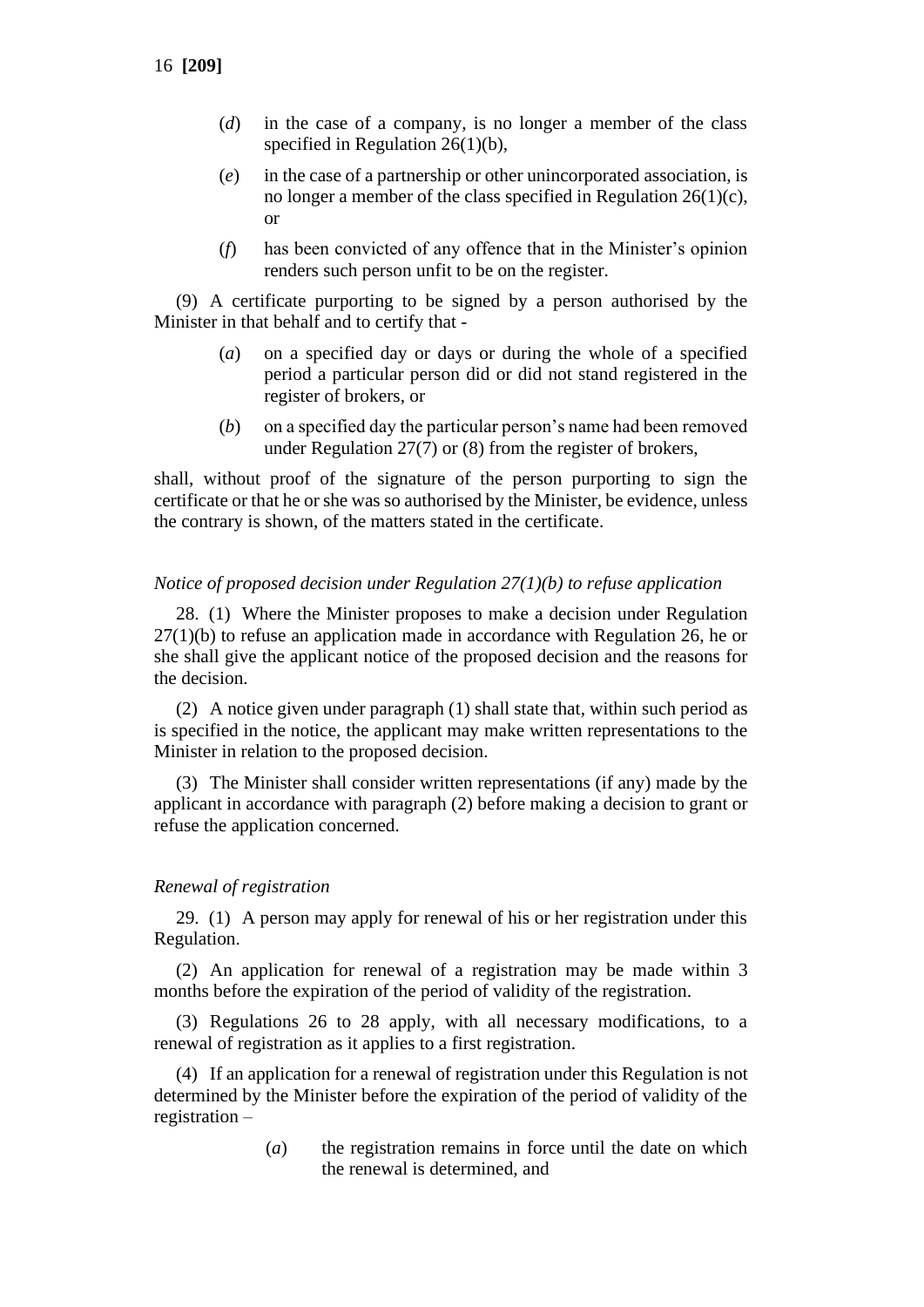(*b*) where paragraph (a) applies and the registration is renewed, the registration concerned shall continue in force for a further period of 3 years commencing from the date on which the renewal is determined.

#### *Maintenance of register kept by brokers*

30. (1) A broker shall, throughout the period of registration, enter and retain in a register kept, or caused to be kept, by the broker under this Regulation the following accurate information in relation to relevant transactions by the broker on or after 30 April 2022 -

- (*a*) the type, make, model, calibre and serial number of all firearms to which the Directive applies and all essential components of such firearms and ammunition to which the Directive applies to which a transaction relates, and
- (*b*) the names and addresses of the persons supplying or acquiring such firearms, essential components or ammunition.

(2) A broker shall within 24 hours of a relevant transaction by him or her enter or cause to be entered in the register kept under this Regulation the information specified in paragraphs  $(1)(a)$  and  $(b)$ .

(3) Where the information required by this Regulation to be entered in the register kept under this Regulation in respect of any relevant transaction are not known to the broker it shall be his or her duty, at or before the completion of such transaction, to demand such information from the person with whom the transaction takes place.

(4) Any person of whom a demand under paragraph (3) is made by a broker shall furnish such information as is demanded to the broker concerned and the information furnished shall be accurate.

(5) Every register kept by a broker under this Regulation shall on request be made available for inspection by any member of the Garda Síochána or any officer of customs and excise.

(6) Where a person ceases to carry on trade or business as a broker, the person shall, upon such cessation, forthwith deliver up to the Minister the register referred to in paragraph (1).

(7) In this Regulation, 'relevant transaction by a broker' means -

- (*a*) the negotiation, or arrangement, of transactions by the broker for the purchase, sale or supply of firearms to which the Directive applies, essential components of such firearms or ammunition to which the Directive applies, or
- (*b*) the arrangement of the transfer by the broker of firearms to which the Directive applies, essential components of such firearms or ammunition to which the Directive applies within the State, between the State and another Member State, from the State to a state other than a Member State and from a state other than a Member State to the State.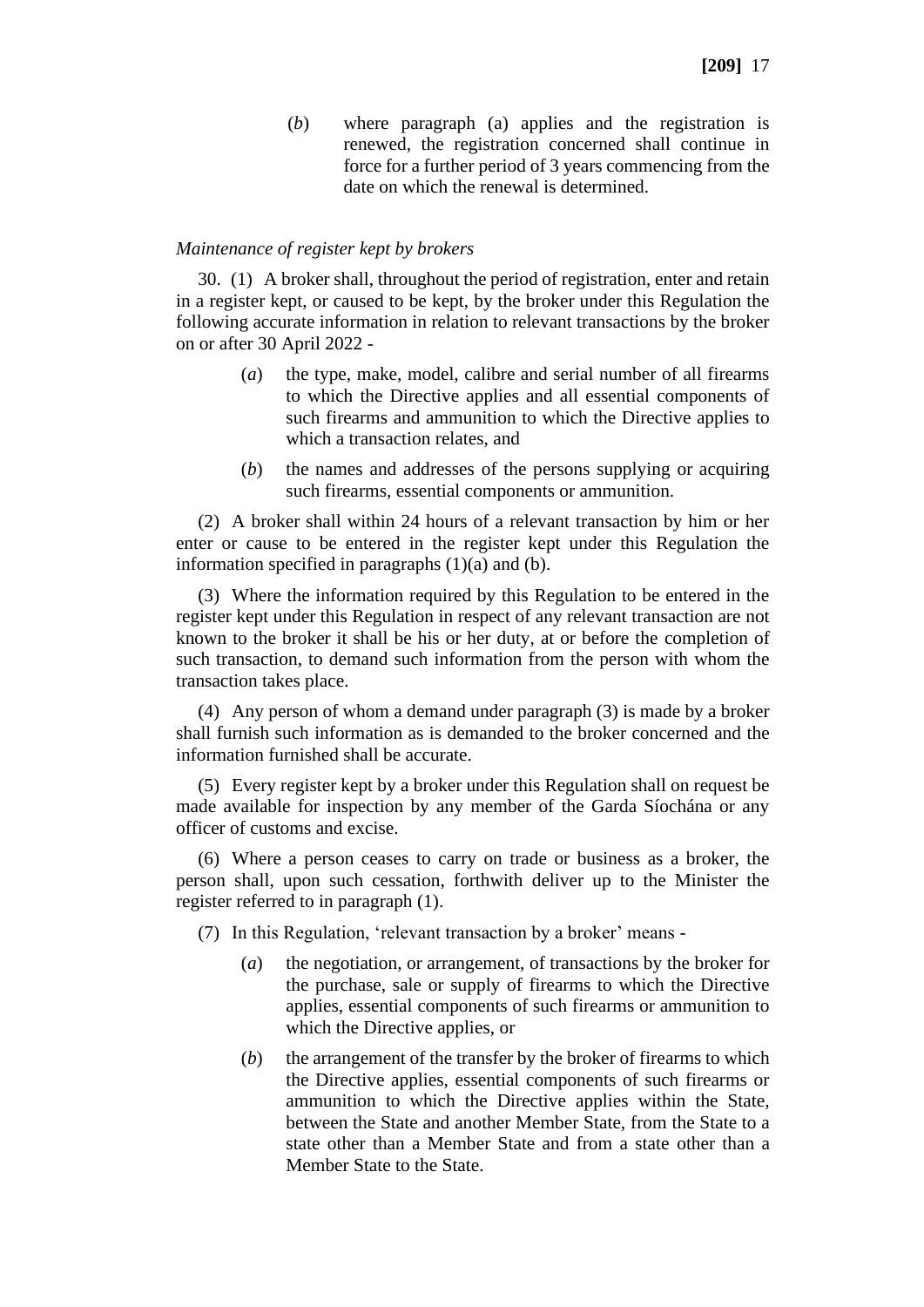## *Appeals Procedure*

31. (1) Where the Minister makes a decision to refuse an application for registration under Regulation 27(1)(b) or removes a person's name under Regulation 27(8) from the register of brokers, he or she shall notify the person concerned in writing of the decision, the reasons for the decision and the person's entitlement under paragraph (2) to appeal the decision.

(2) Where a person has been notified of a decision referred to in paragraph (1), he or she may appeal the decision.

(3) An appeal shall be brought within 28 days of receipt of notification of the decision concerned and shall set out in writing the grounds for the appeal and shall be accompanied by such supporting documentation as the person deems necessary.

(4) An appeal under this Regulation shall be considered by an appeals officer.

(5) Upon appeal of a decision to refuse an application for registration, an appeals officer may confirm the decision of the Minister or quash the decision of the Minister and direct that the Minister enter in the register of brokers the particulars of the person concerned.

(6) Upon appeal of a decision to remove a person's name from the register of brokers, an appeals officer may confirm the decision of the Minister or quash the decision of the Minister and direct that the person's name be reinstated in the register of brokers.

(7) In this Regulation, "appeals officer" means an officer of the Minister designated in writing to be an appeals officer for the purpose of this Regulation for such period as the Minister may determine.

*Provision of information by Commissioner to Minister for purposes of Regulations*

32. The Minister may request the Commissioner to provide any information necessary for the performance of the Minister's functions under these Regulations, and the Commissioner shall, notwithstanding anything contained in any other enactment or rule of law, but subject to the Data Protection Regulation and the Data Protection Act 2018 (No. 7 of 2018), comply with that request.

# *Offences*

33. (1) A person who fails to comply with a condition referred to in Regulation 3(4) or contravenes Regulation 5, 6, 7, 8, 9, 10, 12, 13, 14, 16 or 24, is guilty of an offence and is liable -

- (*a*) on summary conviction, to a fine not exceeding  $\epsilon$ 5,000 or imprisonment for a term not exceeding 12 months or both, or
- (*b*) on conviction on indictment, to a fine not exceeding  $\epsilon$ 50,000 or imprisonment for a term not exceeding 3 years or both.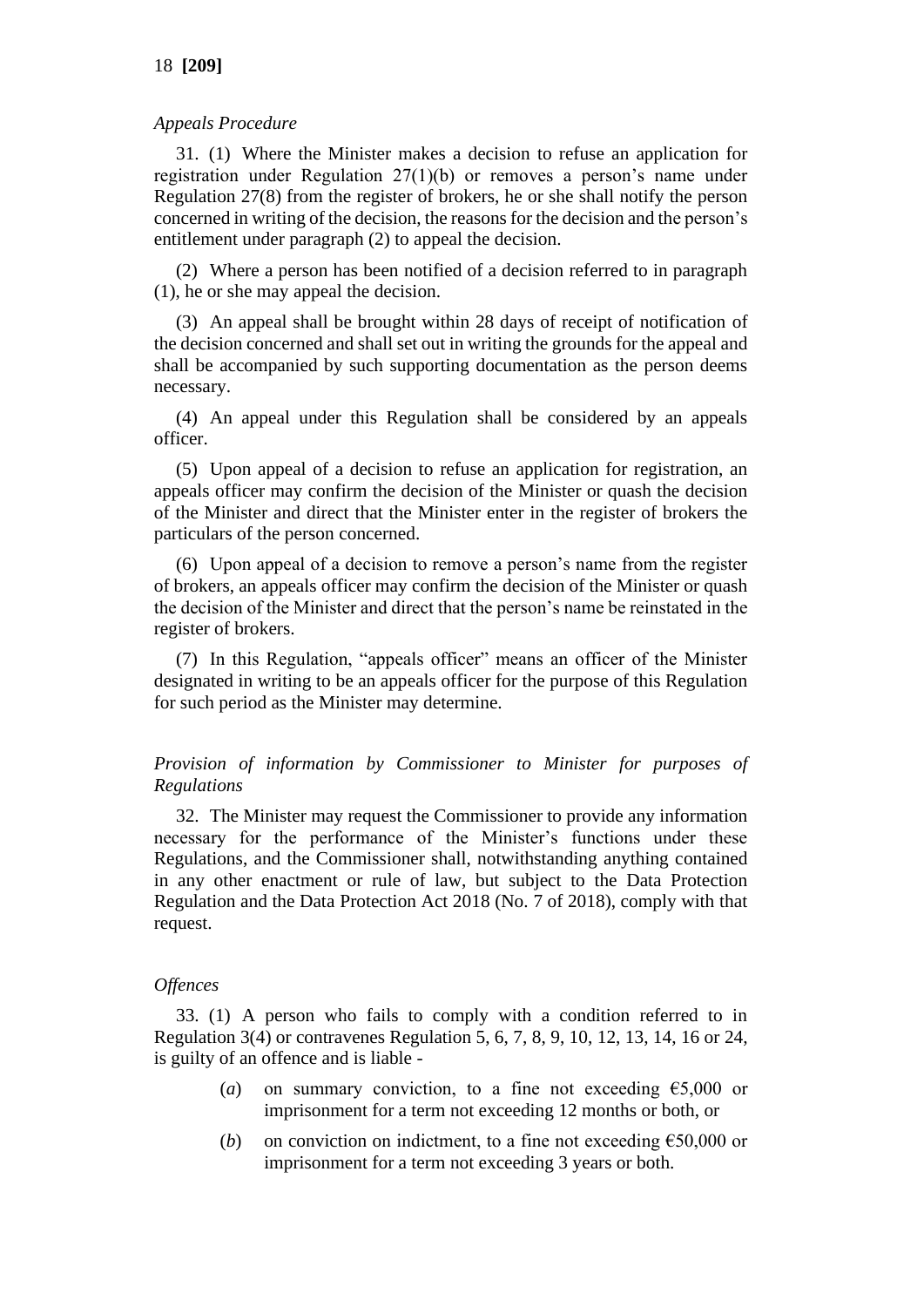(2) A person who contravenes any provision of these Regulations other than those referred to in paragraph (1) is guilty of an offence and is liable -

- (*a*) on summary conviction, to a fine not exceeding  $\epsilon$ 5,000 or imprisonment for a term not exceeding 6 months or both, or
- (*b*) on conviction on indictment, to a fine not exceeding  $\epsilon$ 20,000 or imprisonment for a term not exceeding 2 years or both.

(3) Where an offence under these Regulations is committed by a body corporate and is proved to have been so committed with the consent or connivance of, or to be attributable to any wilful neglect on the part of, any person, being a director, manager, secretary or other officer of the body corporate, or a person who was purporting to act in any such capacity, that person, as well as the body corporate, shall be guilty of an offence and shall be liable to be proceeded against and punished as if he or she were guilty of the first-mentioned offence.

(4) If the affairs of a body corporate are managed by its members, paragraph (3) shall apply in relation to the acts and defaults of a member in connection with the functions of management as if the member is a director or manager of the body corporate.

(5) Proceedings for a summary offence under these Regulations may be brought and prosecuted by the Minister.

#### *Amendment of Act*

34. The Act is amended -

(*a*) in section 1(1), by the substitution of the following definition for the definition of "Directive":

" 'Directive' means Directive (EU) 2021/555 of the European Parliament and of the Council of 24 March 2021<sup>1</sup> on control of the acquisition and possession of weapons (codification), and includes Articles 12 and 13 of Directive 2014/28/EU of the European Parliament and of the Council of 26 February 2014 on the harmonisation of the laws of the Member States relating to the making available on the market and supervision of explosives for civil uses (recast)<sup>3</sup>;",

- (*b*) in section 2A(1), by the deletion of "(inserted by Regulation 10(d) of the European Communities (Acquisition and Possession of Weapons And Ammunition) (Amendment) Regulations 2019)",
- (*c*) in section 2E(3), by the substitution of "2020" for "2019" in both places where it occurs,
- (*d*) in section 10, by the insertion of the following subsection after subsection (1):

 $1$  OJ No. L 115, 6.4.2021, p.1

<sup>3</sup> OJ No. L 96, 29.3.2014, p. 1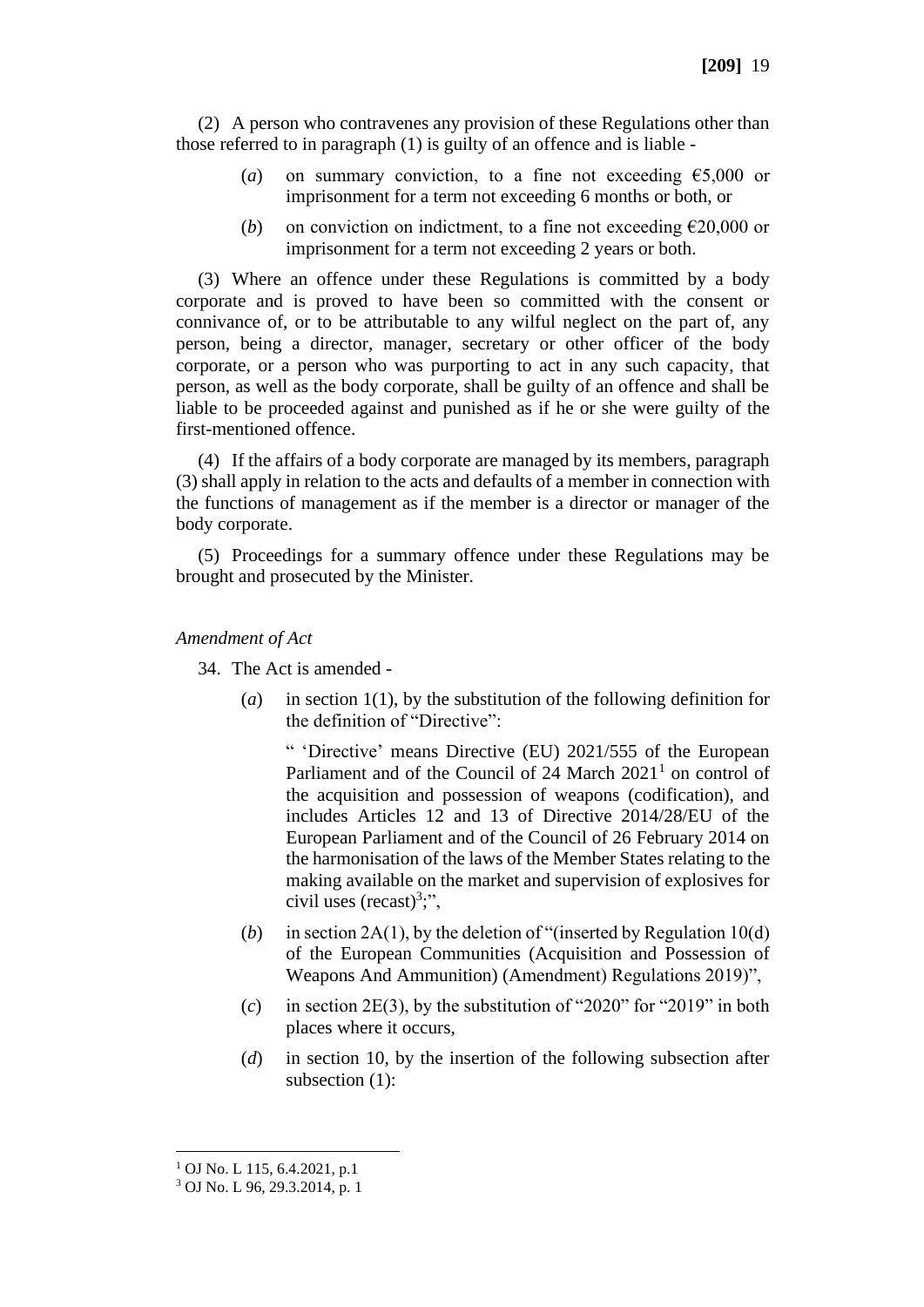"(1A) Subsection (1) shall not apply to a person engaged in the State in trade or business as a broker (within the meaning of the European Union (Acquisition and Possession of Weapons and Ammunition) Regulations 2022)) provided that -

- (*a*) he or she stands registered in the register of brokers (within the meaning of those Regulations), and
- (*b*) he or she does not have in his or her possession any firearm or ammunition in respect of which he or she is engaged in trade or business as a broker.",

#### and

(*e*) in section 21(6)(a), by the deletion of "(inserted by Regulation 10(d) of the European Communities (Acquisition and Possession of Weapons And Ammunition) (Amendment) Regulations 2019)".

## *Amendment of Wildlife Act 1976*

- 35. The Wildlife Act 1976 (No. 39 of 1976) is amended
	- (*a*) in section 29(3)(b)(i), by the substitution of "paragraphs (4) and (5) of Regulation 19 of the European Union (Acquisition and Possession of Weapons and Ammunition) Regulations 2022" for "paragraphs (4) and (5) of Regulation 7 of the European Communities (Acquisition and Possession of Weapons and Ammunition) Regulations, 1993 (S.I. No. 362 of 1993),", and
	- (*b*) in section  $72(2)(d)(iii)$ , by the substitution of "a European Firearms Pass within the meaning of Article 1(3) of Directive (EU) 2021/555 of the European Parliament and of the Council of 24 March  $2021<sup>1</sup>$  on control of the acquisition and possession of weapons (codification)" for "a European Firearms Pass within the meaning of Article 1(4) of Council Directive No. 91/477/EEC of 18 June 1991<sup>1</sup>".

## *Amendment of Firearms (Firearm Certificates for Non-Residents) Act 2000*

36. Section 2(8)(a) of the Firearms (Firearm Certificates for Non-Residents) Act 2000 is amended by the substitution of "paragraphs (4) and (5) of Regulation 19 of the European Union (Acquisition and Possession of Weapons and Ammunition) Regulations 2022" for "paragraphs (4) and (5) of Regulation 7 of the European Communities (Acquisition and Possession of Weapons and Ammunition) Regulations, 1993 (S.I. No. 362 of 1993),".

<sup>1</sup> OJ No. L 115, 6.4.2021, p.1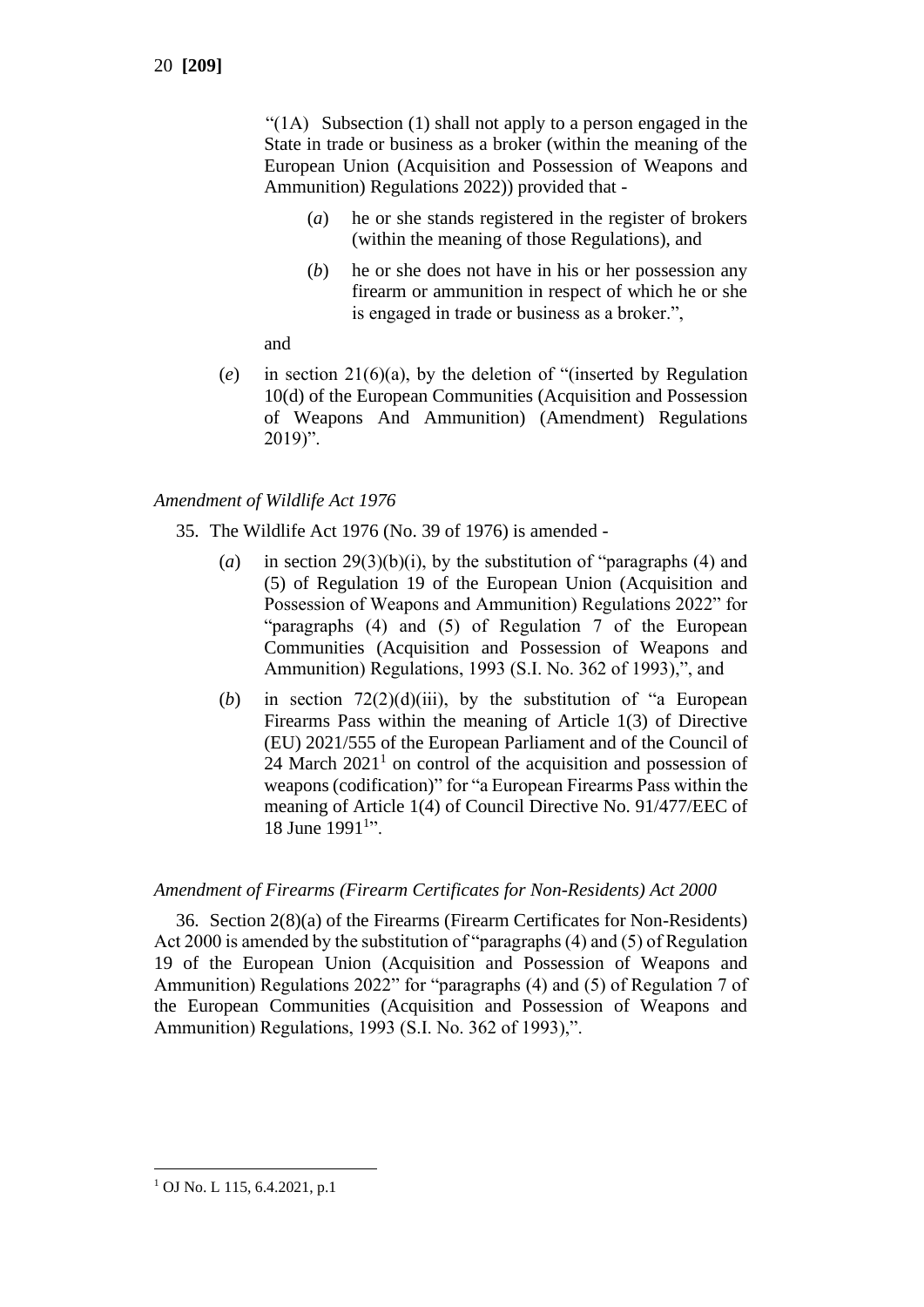#### *Amendment of European Union (Making Available on the Market and Supervision of Explosives for Civil Uses) Regulations 2016*

37. Regulation 3(2)(c) of the European Union (Making Available on the Market and Supervision of Explosives for Civil Uses ) Regulations 2016 (S.I. No. 423 of 2016) is amended by the substitution of "the European Union (Acquisition and Possession of Weapons and Ammunition) Regulations 2022" for "the European Communities (Acquisition and Possession of Weapons and Ammunition) Regulations 1993 (S.I. No. 362 of 1993)".

## *Amendment of European Union (Designation of Verifying Entities for Deactivation of Firearms) Regulations 2020*

38. Regulation 3 of the European Union (Designation of Verifying Entities for Deactivation of Firearms) Regulations 2020 (S.I. No. 283 of 2020) is amended by the substitution of "in category A, B or C of Part II of Annex I to Directive (EU) 2021/555 of the European Parliament and of the Council of 24 March  $2021<sup>1</sup>$  on control of the acquisition and possession of weapons (codification)" for "in category A, B or C of Part II of Annex I to Council Directive 91/477/EEC of 18 June 1991, as amended by Directive 2008/51/EC of the European Parliament and of the Council of 21 May 2008 and Directive (EU) 2017/853 of the European Parliament and of the Council of 17 May 2017".

## *Transitional provisions*

39. (1) A licence or a continuing licence, as the case may be, issued by the Minister under Regulation 6 of the Regulations of 1993 which immediately before these Regulations come into operation, remains valid, shall, for the remaining period of its validity, be deemed to be a licence or a continuing licence, as the case may be, issued under Regulation 18 and these Regulations shall apply.

(2) Where, before the date on which these Regulations come into operation, a person made an application for a licence or a continuing licence, as the case may be, under the Regulations of 1993 and, by that date, the application had not been determined by the Minister, that application shall be deemed to be an application under these Regulations and these Regulations shall apply.

(3) Where, immediately before these Regulations come into operation, the date of the transfer of a firearm has not passed and the registered dealer has in accordance with Regulation 6(3A) of the Regulations of 1993 communicated to the Minister the particulars specified in paragraphs (a) to (f) of that Regulation in relation to the transfer, the requirement of Regulation 18(4) shall be deemed to be satisfied.

(4) A European Firearms Pass issued under Regulation 9 of the Regulations of 1993 which immediately before these Regulations come into operation, remains valid, shall, for the remaining period of its validity, be deemed to be a

<sup>1</sup> OJ No. L 115, 6.4.2021, p.1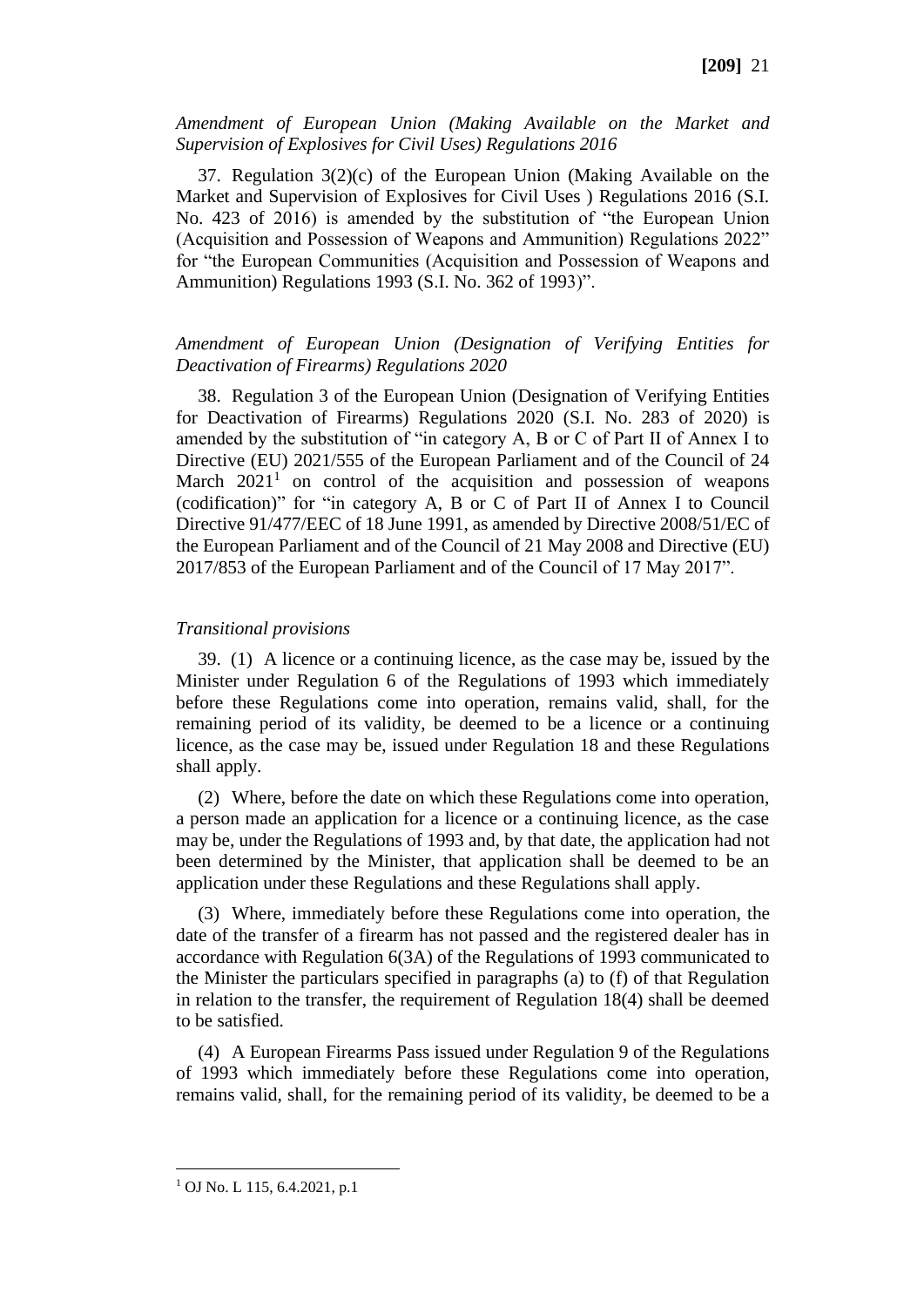European Firearms Pass issued under Regulation 21 and these Regulations shall apply.

(5) Where, before the date on which these Regulations come into operation, a person made an application for a European Firearms Pass under the Regulations of 1993 and, by that date, the application had not been determined by the Minister, that application shall be deemed to be an application under these Regulations and these Regulations shall apply.

(6) Where, before the date on which these Regulations come into operation, a person made an application under Regulation 10(1) of the Regulations of 1993 for the renewal of a European Firearms Pass and, by that date, the application had not been determined by the Superintendent of the Garda Síochána for the district in which he or she resides, that application shall be deemed to be an application under Regulation 22(1) and these Regulations shall apply.

(7) Where, before the date on which these Regulations come into operation, a person made an application under Regulation 10(2) of the Regulations of 1993 for the renewal of a European Firearms Pass and, by that date, the application had not been determined by the Superintendent of the Garda Síochána for the district in which he or she resides, that application shall be deemed to be an application under Regulation 22(2) and these Regulations shall apply.

- (8) If
	- (*a*) before the date on which these Regulations come into operation, a Superintendent for a district makes a requirement under Regulation 10(4) of the Regulations of 1993 by notice in writing, and
	- (*b*) the date on which these Regulations come into operation occurs within the period of 21 days referred to in that Regulation 10(4),

then the requirement made under Regulation 10(4) of the Regulations of 1993 shall be deemed to be a requirement made under Regulation 22(4) and these Regulations shall apply.

(9) Where, before the date on which these Regulations come into operation, a person made an application under Regulation  $11(1)(c)$  of the Regulations of 1993 to have particulars of another firearm added to a European Firearms Pass and, by that date, the application had not been determined by the Superintendent of the Garda Síochána for the district in which he or she resides, that application shall be deemed to be an application under Regulation  $23(1)(c)$  and these Regulations shall apply.

 $(10)$  If -

- (*a*) before the date on which these Regulations come into operation, a Superintendent for a district makes a requirement under Regulation 11(2) of the Regulations of 1993 by notice in writing, and
- (*b*) the date on which these Regulations come into operation occurs within the period of 21 days referred to in that Regulation 11(2),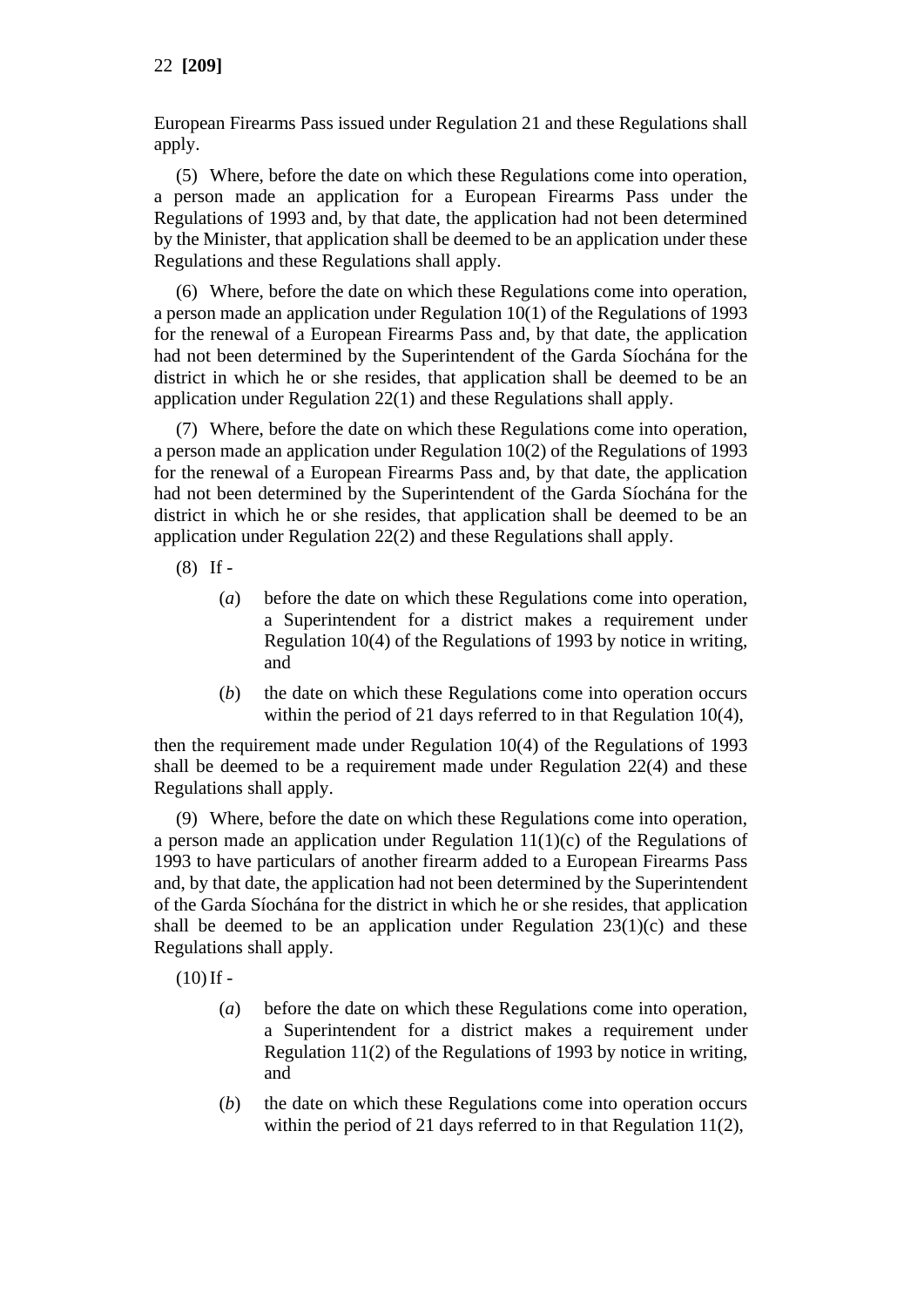then the requirement made under Regulation 11(2) of the Regulations of 1993 shall be deemed to be a requirement made under Regulation 23(2) and these Regulations shall apply.

 $(11)$  If -

- (*a*) before the date on which these Regulations come into operation, a Superintendent for a district makes a requirement under Regulation 11(3)(b) of the Regulations of 1993 by notice in writing, and
- (*b*) the date on which these Regulations come into operation occurs within the period of 21 days referred to in that Regulation,

then the requirement made under Regulation 11(3)(b) of the Regulations of 1993 shall be deemed to be a requirement made under Regulation 23(3)(b) and these Regulations shall apply.

#### *Revocation*

40. The following are revoked:

- (*a*) the Regulations of 1993;
- (*b*) the European Communities (Acquisition and Possession of Weapons and Ammunition) (Amendment) Regulations 2002 (S.I. No. 49 of 2002);
- (*c*) the European Communities (Acquisition and Possession of Weapons and Ammunition) (Amendment) Regulations 2010 (S.I. No. 493 of 2010);
- (*d*) the European Communities (Acquisition and Possession of Weapons and Ammunition) (Amendment) Regulations 2019 (S.I. No. 420 of 2019) other than Regulation 10 thereof;
- (*e*) the European Communities (Acquisition and Possession of Weapons and Ammunition) (Amendment) Regulations 2021 (S.I. No 283 of 2021).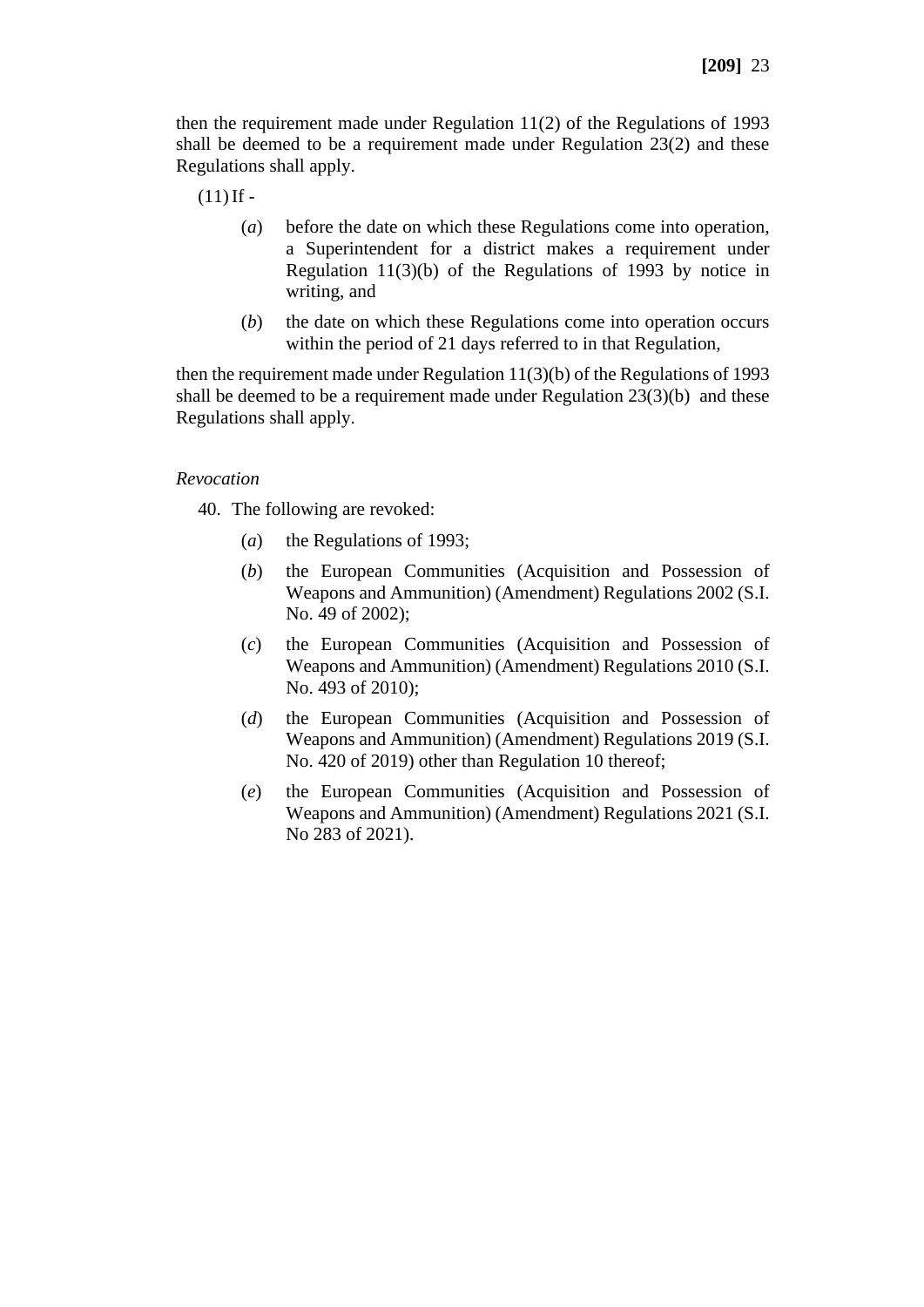# **Schedule 1**

*Regulation 21*

## EUROPEAN FIREARMS PASS

## **1. DETAILS OF THE HOLDER:**

- 1.1 Surname and first name(s):
- 1.2 Date and place of birth:
- 1.3 Nationality:

## **PHOTO**

1.4 Address:

1.5 Holder's Signature:

# **2. DETAILS OF THE PASS:**

2.1 Pass Number: Date issued:

- 2.2 Valid until:
- 2.3 Authority's Stamp and Signature:
- 2.4 Validity extended until:
- 2.5 Authority's stamp, signature and date:

# **3. PARTICULARS OF FIREARMS:**

Type or Class Make and Model Calibre or Gauge Serial or Identification No.

- 3.1
- 3.2
- 3.3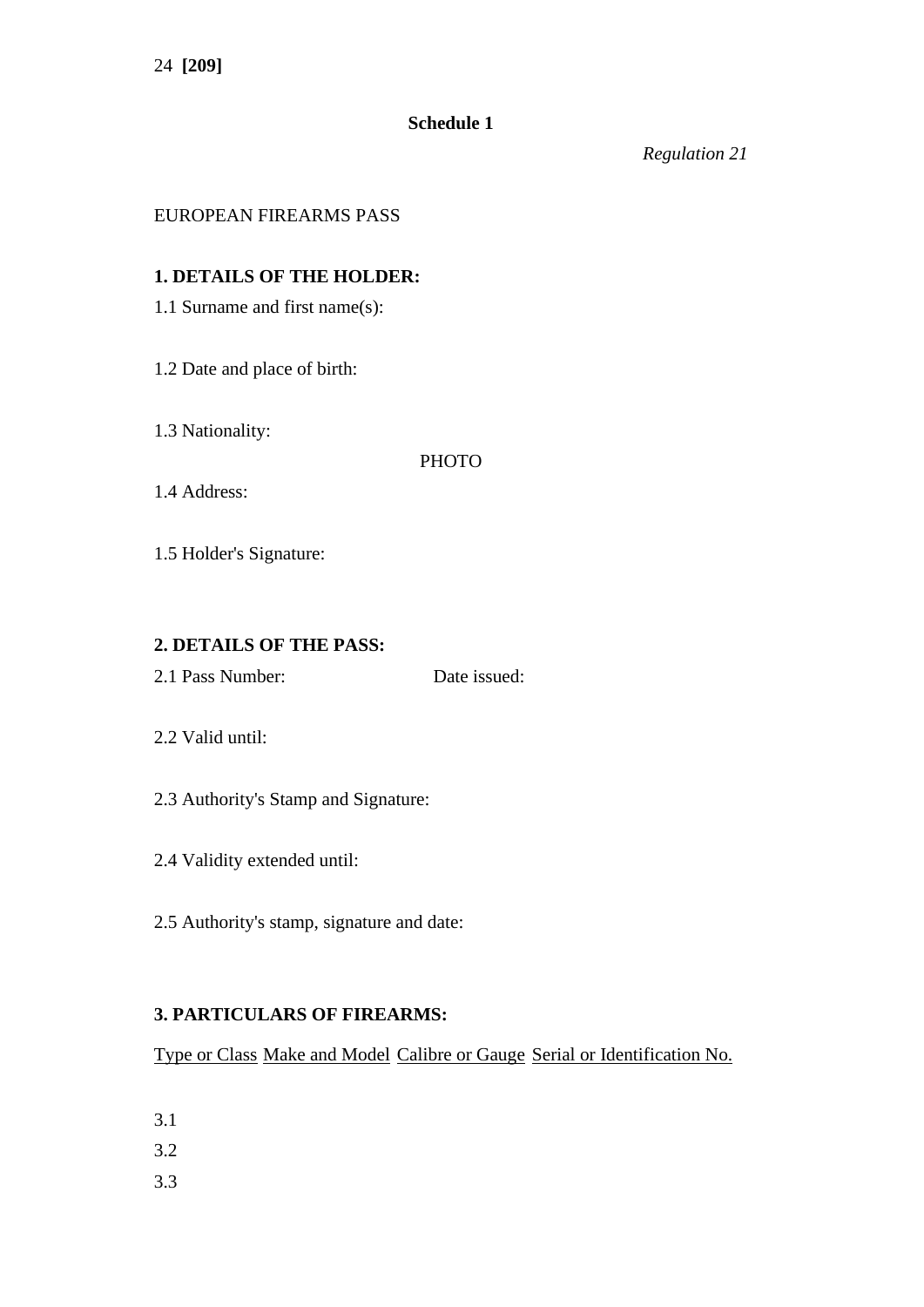- 3.4 3.5 3.6 3.7
- 3.8
- 3.9
- 3.10

| Category under<br>the Directive | Date of<br>entry | Authority's stamp<br>and signature | Observations |
|---------------------------------|------------------|------------------------------------|--------------|
|                                 |                  |                                    |              |
| 3.1                             |                  |                                    |              |
| 3.2                             |                  |                                    |              |
| 3.3                             |                  |                                    |              |
| 3.4                             |                  |                                    |              |
| 3.5                             |                  |                                    |              |
| 3.6                             |                  |                                    |              |
| 3.7                             |                  |                                    |              |
| 3.8                             |                  |                                    |              |
| 3.9                             |                  |                                    |              |
| 3.10                            |                  |                                    |              |

# **4. PARTICULARS OF AUTHORISATIONS FOR FIREARMS:**

| Firearm | Date of authorisation | Valid until | Authority's stamp |
|---------|-----------------------|-------------|-------------------|
| 3.      |                       |             |                   |
| 3.      |                       |             |                   |
| 3.      |                       |             |                   |
| 3.      |                       |             |                   |
| 3.      |                       |             |                   |
| 3.      |                       |             |                   |
| 3.      |                       |             |                   |
| 3.      |                       |             |                   |
| 3.      |                       |             |                   |
| 3.      |                       |             |                   |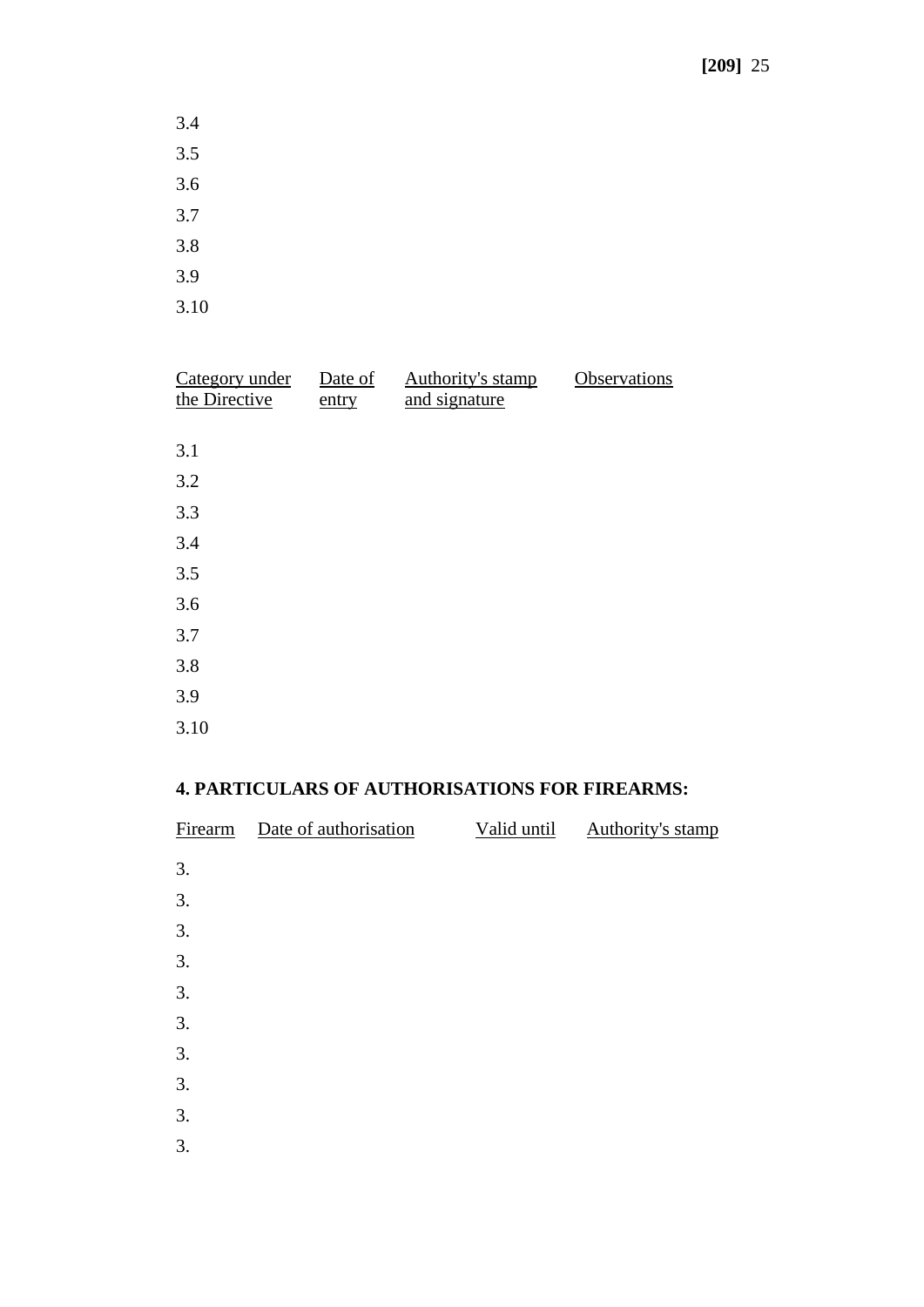# **5. AUTHORISATIONS OF MEMBER STATES VISITED:**

| Firearm | Validity of authorisation | Authority's stamp and date |
|---------|---------------------------|----------------------------|
|         |                           |                            |
| 3.      |                           |                            |
| 3.      |                           |                            |
| 3.      |                           |                            |
| 3.      |                           |                            |
| 3.      |                           |                            |
| 3.      |                           |                            |
| 3.      |                           |                            |
| 3.      |                           |                            |
| 3.      |                           |                            |

3.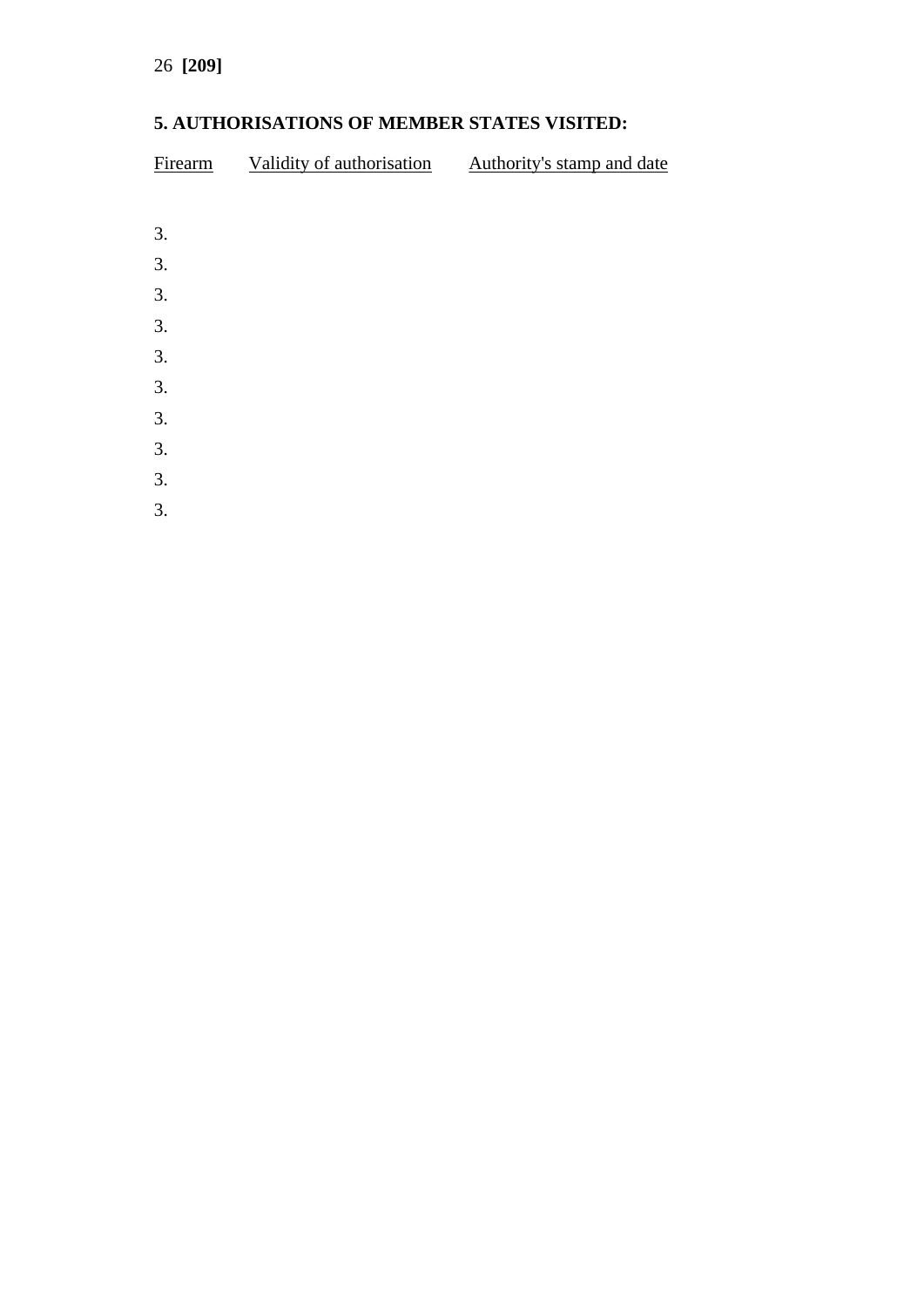### **6. INFORMATION ON TRAVELLING WITHIN THE COMMUNITY:**

 —The right to travel to another Member State with one or more of the firearms in Categories B, or C entered on this pass is subject to one or more corresponding prior authorisations from the Member State visited. The authorisation or authorisations may be recorded in section 5 of this pass.

 —Prior authorisation is not normally necessary for travel with a firearm in Category C with a view to engaging in hunting or with a firearm in Categories B or C with a view to engaging in target shooting, provided the traveller has the firearms pass on him or her and can substantiate the reasons for his journey.

 However, according to the information furnished pursuant to paragraph 3 of Article 11 of the Directive by Member States which prohibit or make subject to authorisation the acquisition and possession within their territory of a firearm in Categories B or C:

| 6.1 A Journey to | With Firearm(s) | No(s) | <b>Is Prohibited</b> |
|------------------|-----------------|-------|----------------------|
|                  |                 |       |                      |
| Austria          |                 |       |                      |
| Belgium          |                 |       |                      |
| Bulgaria         |                 |       |                      |
| Croatia          |                 |       |                      |
| Cyprus           |                 |       |                      |
| Czech Republic   |                 |       |                      |
| Denmark          |                 |       |                      |
| Estonia          |                 |       |                      |
| Finland          |                 |       |                      |
| France           |                 |       |                      |
| Germany          |                 |       |                      |
| Greece           |                 |       |                      |
| Hungary          |                 |       |                      |
| Italy            |                 |       |                      |
| Latvia           |                 |       |                      |
| Lithuania        |                 |       |                      |
| Luxembourg       |                 |       |                      |
| Malta            |                 |       |                      |
| Netherlands      |                 |       |                      |
| Northern Ireland |                 |       |                      |
|                  |                 |       |                      |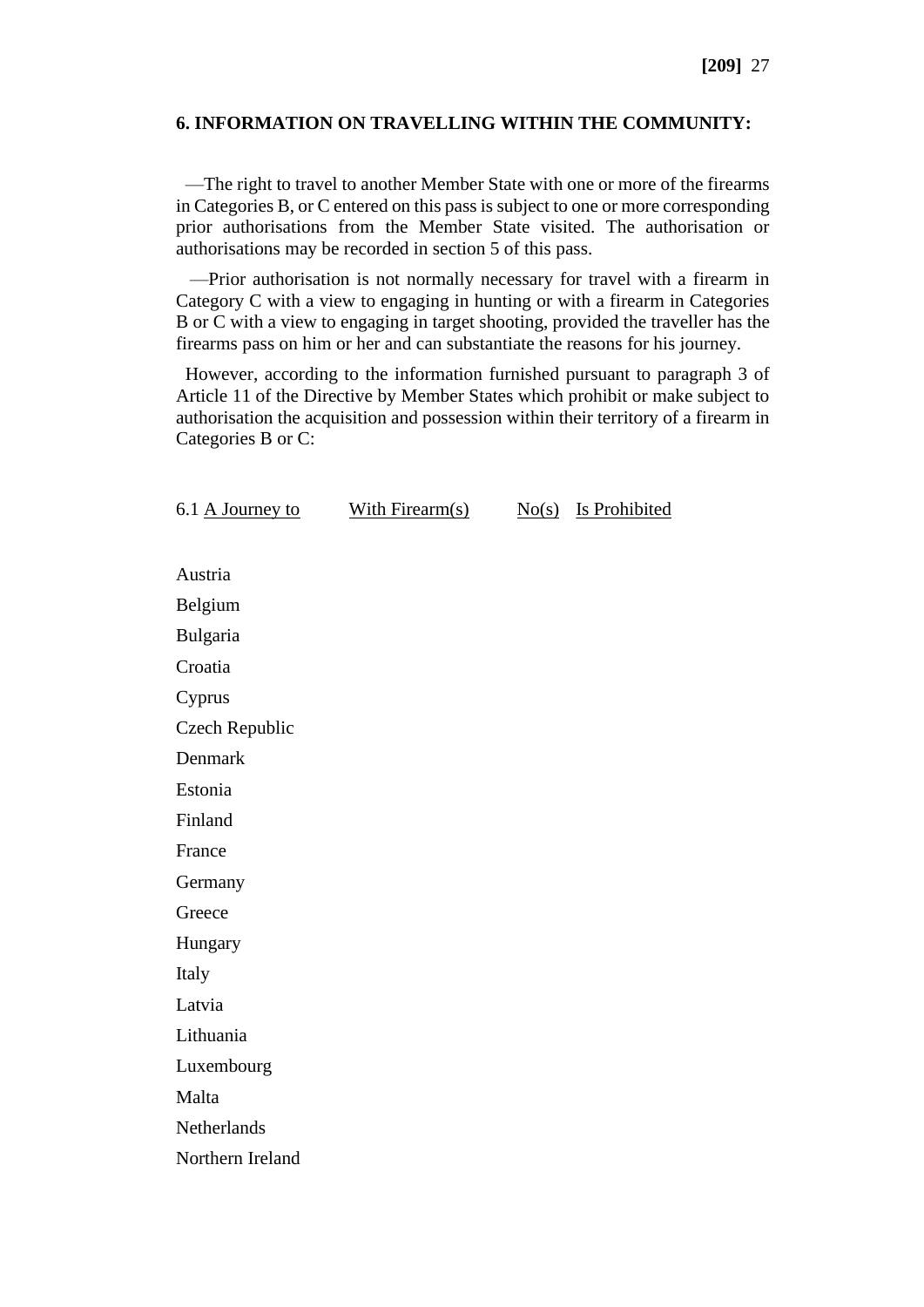28 **[209]**

Poland Portugal Romania Slovakia Slovenia Spain Sweden Iceland Norway Switzerland Liechtenstein

|  | 6.2 A Journey to | With Firearm $(s)$ |  | $No(s)$ Is Subject to Authorisation |
|--|------------------|--------------------|--|-------------------------------------|
|--|------------------|--------------------|--|-------------------------------------|

Austria

Belgium

Bulgaria

Croatia

Cyprus

Czech Republic

Denmark

Estonia

Finland

France

Germany

Greece

Hungary

Italy

Latvia

Lithuania

Luxembourg

Malta

Netherlands

Northern Ireland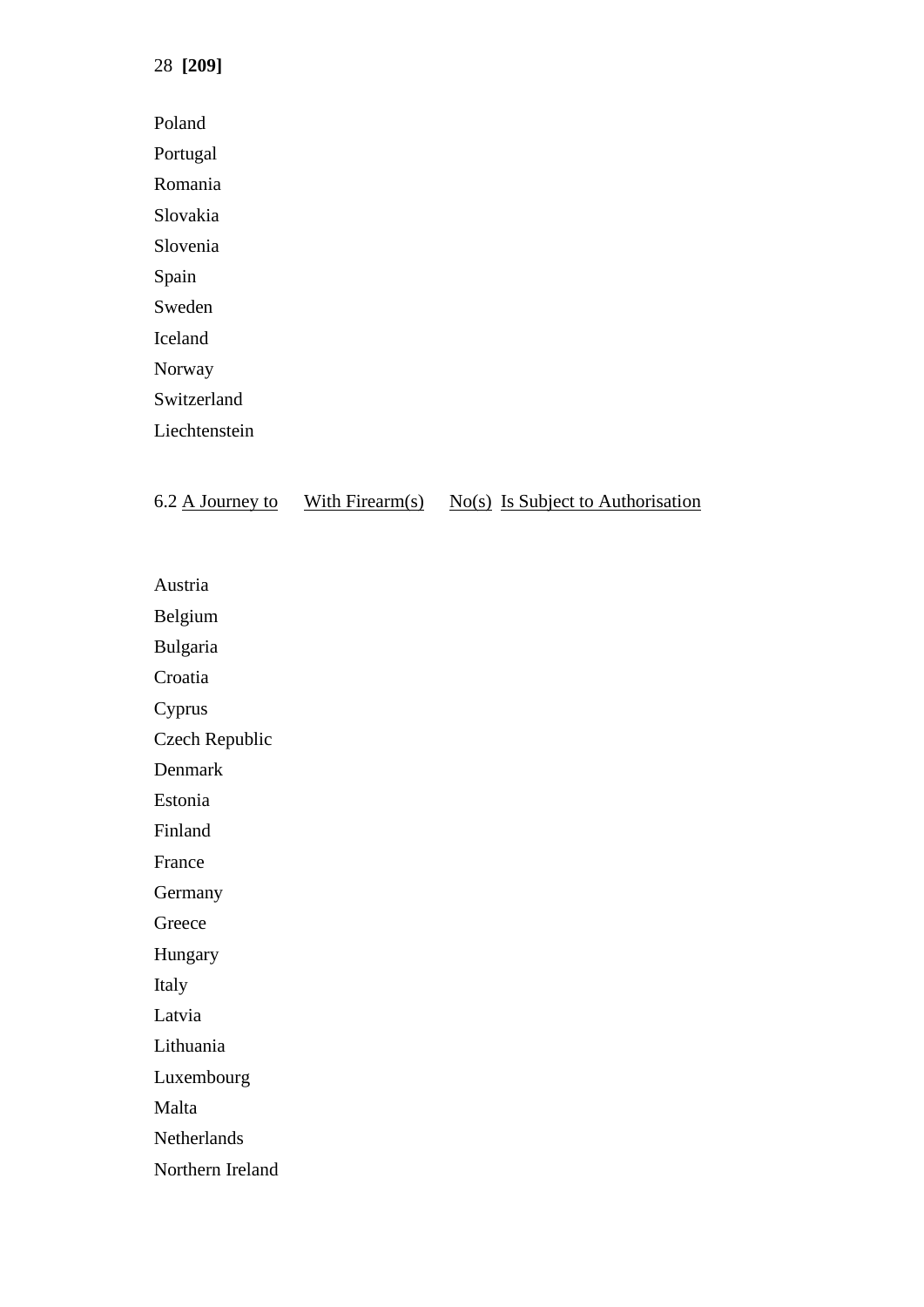Poland

Portugal

Romania

Slovakia

Slovenia

Spain

Sweden

Iceland

Norway

Switzerland

Liechtenstein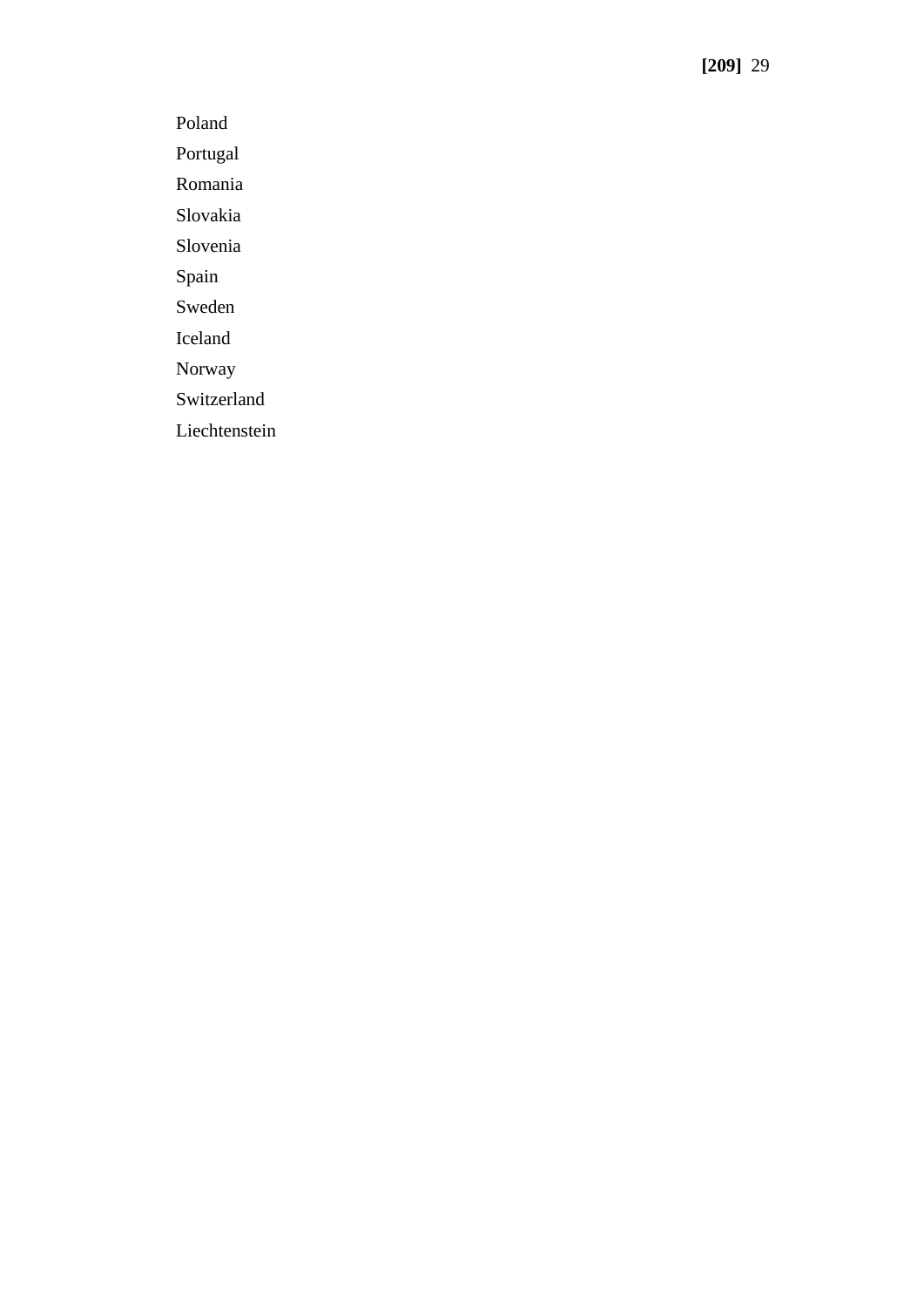# **Schedule 2**

*Regulation 5*

## Part 1

Where a firearm to which the Directive applies is manufactured in the State, the unique marking shall comprise a human readable identification consisting of:

- (a) the name of the manufacturer;
- (b) the name of the State;
- (c) the PULSE identification number of the manufacturer;
- (d) the unique serial number of the firearm; and
- (e) the year of manufacture (if not part of the serial number).

Example: Alfa Firearms Limited IRELAND 9999 001/2010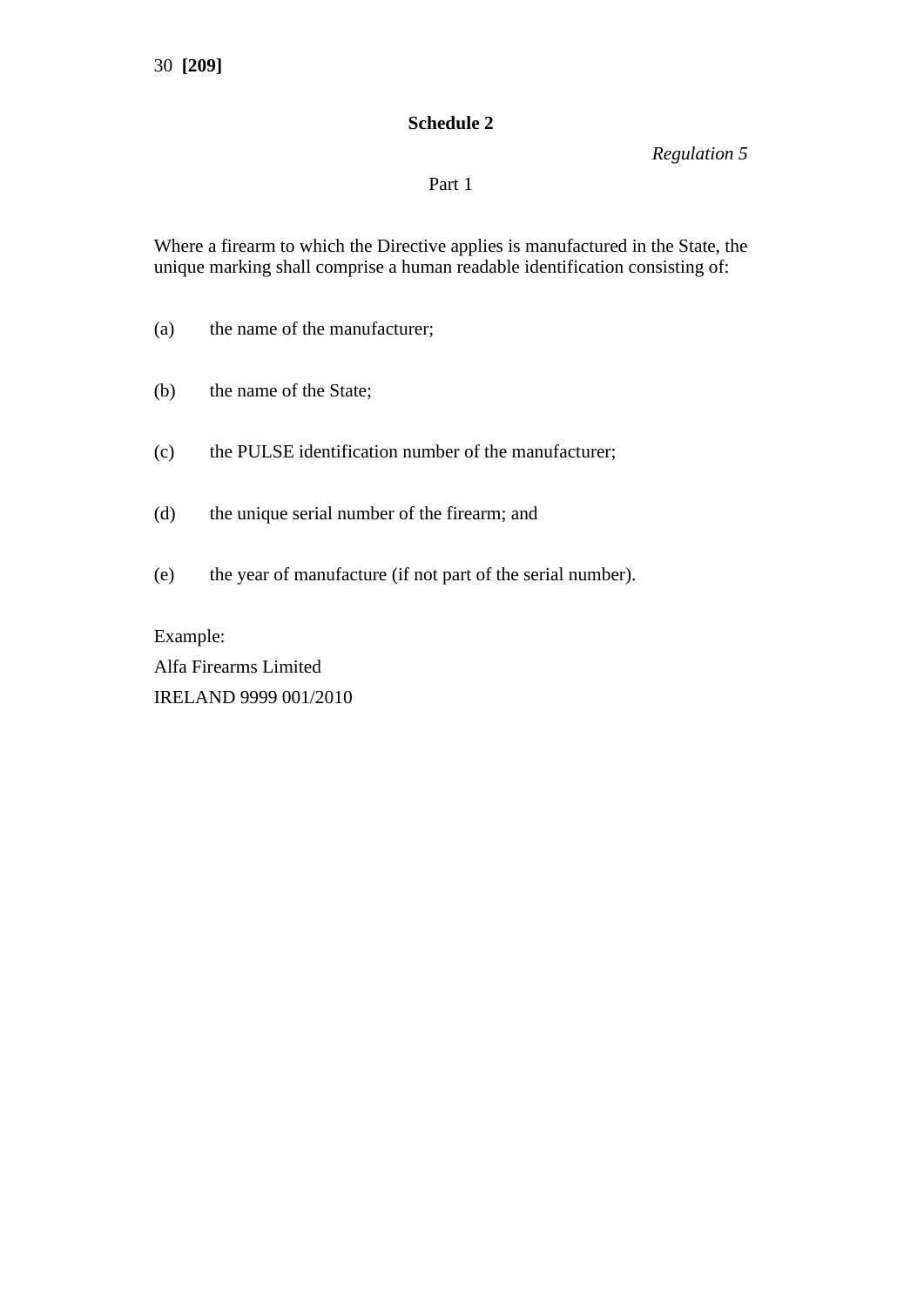## Part 2

Where the State is the place of import onto the Community market of a firearm to which the Directive applies, the unique marking shall comprise a human readable identification consisting of:

- (a) the name of the manufacturer;
- (b) the name of the country or place of manufacture;
- (c) the unique serial number of the firearm; and
- (d) the year of manufacture (if not part of the serial number).

Example:

Alfa Firearms Limited

NAME OF COUNTRY/PLACE OF MANUFACTURE 001/2010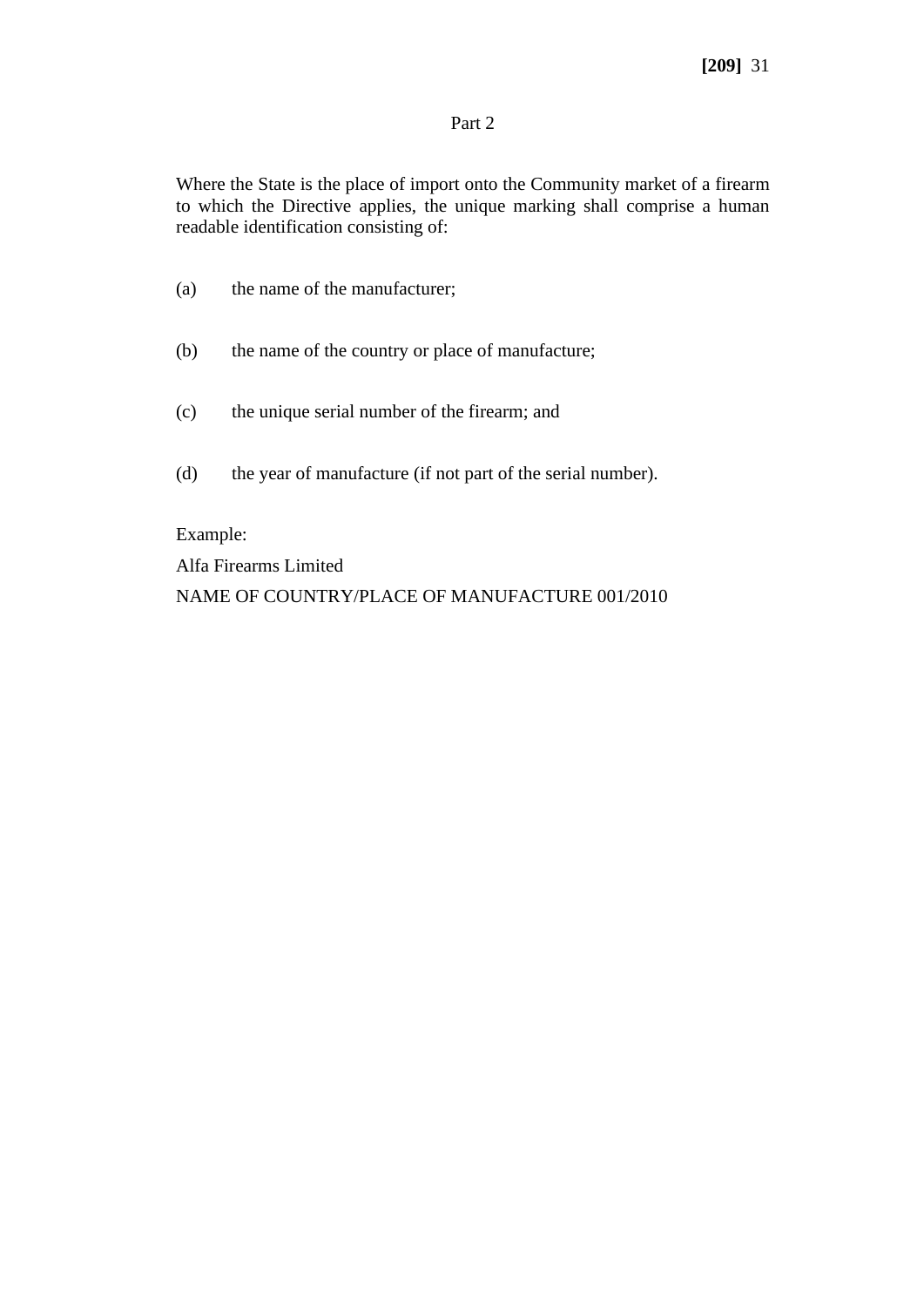# **Schedule 3**

*Regulations 6, 7, 8 and 9*

## Part 1

1. Subject to paragraph 2, where a firearm to which the Directive applies or an essential component is manufactured in the State, the unique marking shall comprise a human readable identification consisting of:

- (*a*) the name of the manufacturer or brand;
- (*b*) the name of the State;
- (*c*) the PULSE identification number of the manufacturer;
- (*d*) the unique serial number of the essential component;
- (*e*) the year of manufacture (if not part of the serial number); and
- (*f*) the name of the model (where feasible).

Example:

Alfa Firearms Limited

IRELAND 9999 001/2018 ["Precision"]

2. Where an essential component is manufactured in the State, and is too small to be marked in compliance with paragraph 1, it shall be marked at least with a serial number or an alphanumeric or digital code.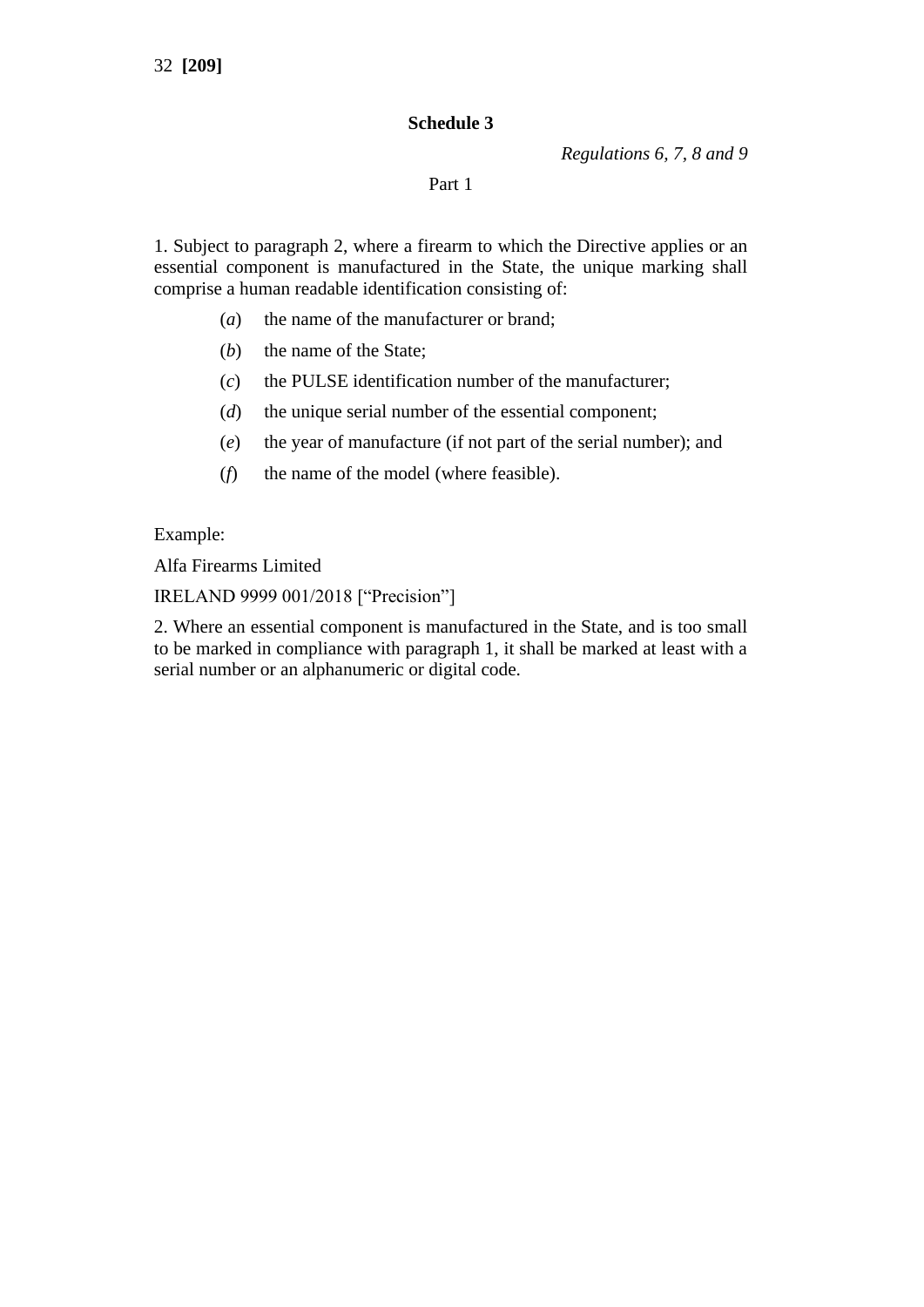## Part 2

1. Subject to paragraph 2, where the State is the place of import into the Union of a firearm to which the Directive applies or an essential component, the unique marking shall comprise a human readable identification consisting of:

- (*a*) the name of the manufacturer or brand;
- (*b*) the name of the country or place of manufacture;
- (*c*) the unique serial number of the essential component;
- (*d*) the year of manufacture (if not part of the serial number).
- (*e*) the name of the model (where feasible).

## Example:

Alfa Firearms Limited

NAME OF COUNTRY/PLACE OF MANUFACTURE 001/2018 ["Precision"]

2. Where the State is the place of import into the Union of an essential component, and the essential component is too small to be marked in compliance with paragraph 1, it shall be marked at least with a serial number or an alphanumeric or digital code.



GIVEN under my Official Seal, 27 April, 2022.

HELEN MCENTEE, Minister for Justice.